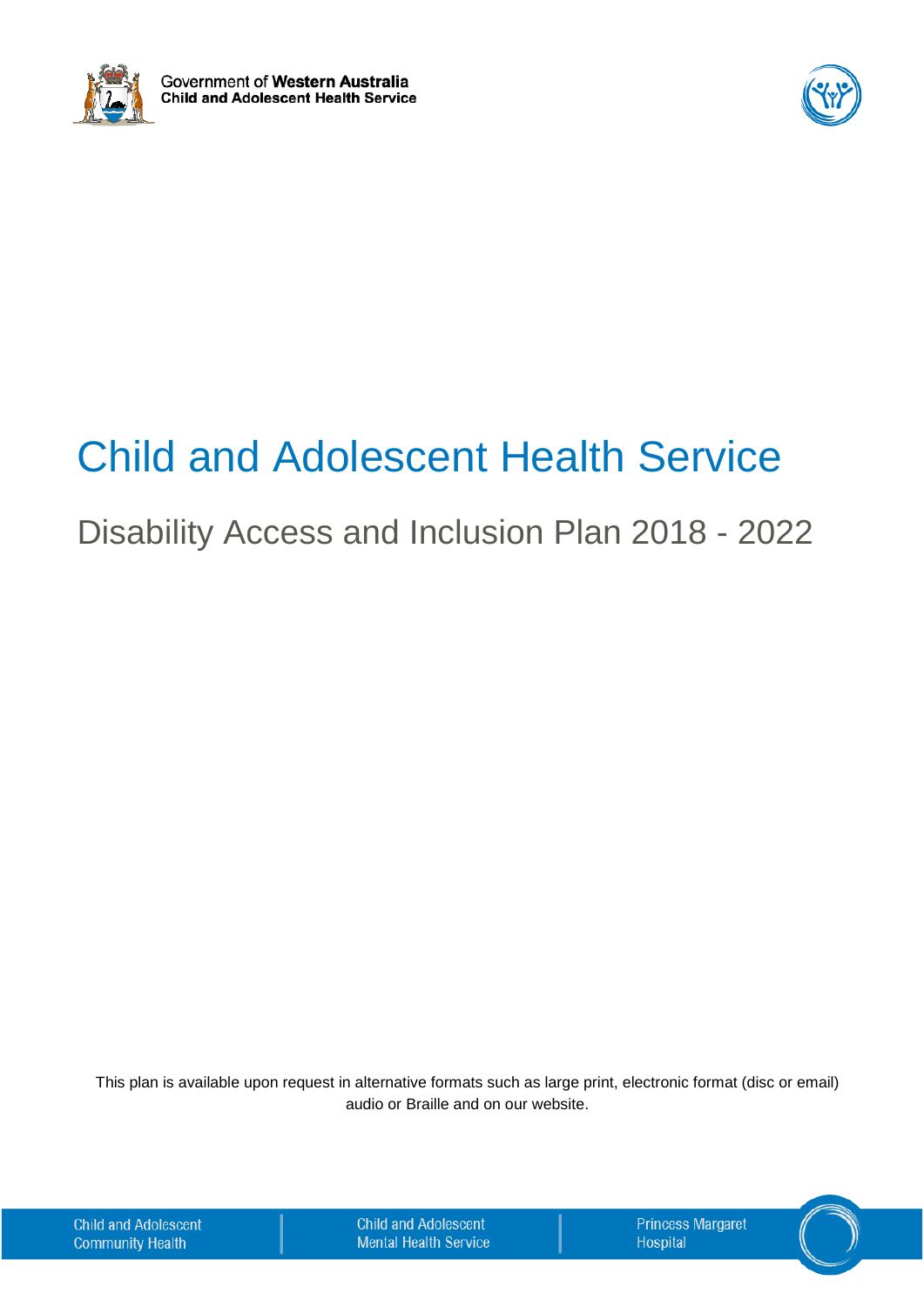| Access and inclusion policy statement for people with disability, their families |
|----------------------------------------------------------------------------------|
|                                                                                  |
|                                                                                  |
|                                                                                  |
|                                                                                  |
|                                                                                  |
|                                                                                  |
|                                                                                  |
|                                                                                  |
|                                                                                  |
|                                                                                  |
|                                                                                  |
|                                                                                  |
|                                                                                  |
|                                                                                  |
|                                                                                  |
|                                                                                  |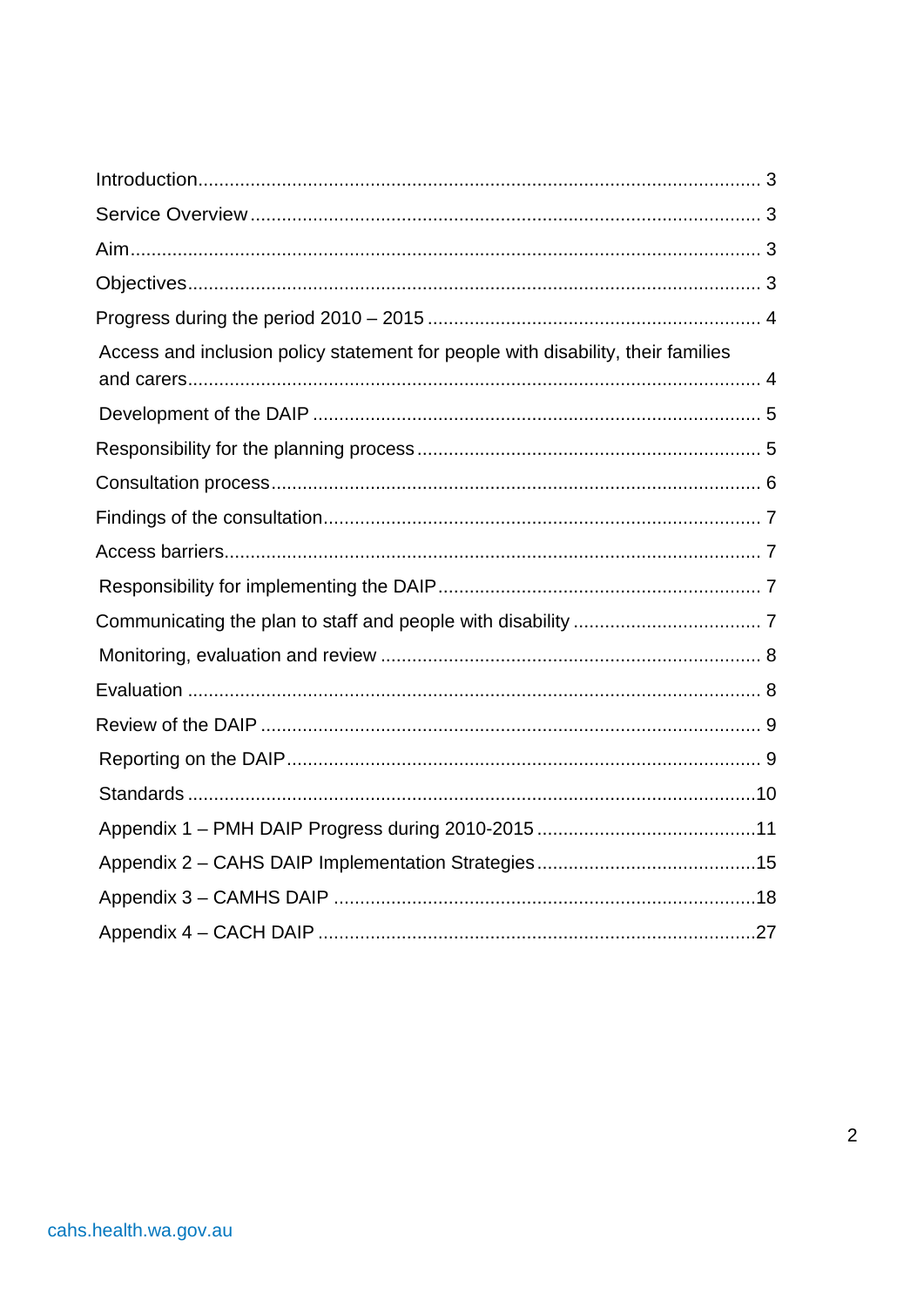# **Background**

### <span id="page-2-0"></span>Introduction

Princess Margaret Hospital for Children (PMH) adopted its first Disability Service Plan (DSP) in 1995. PMH developed its first Disability Access and Inclusion Plan (DAIP) in 2007, in line with the Western Australian Disability Services Act 1993 (as amended 2004). Child and Adolescent Community Health (CACH) have previously complied with the WA Health Department requirements for implementing and reporting Disability Access and Inclusion. The Child and Adolescent Mental Health (CAMHS) is a new entity formed in 2011.

### <span id="page-2-1"></span>Service Overview

As part of ongoing health reform in Western Australia, in mid-2006 PMH separated from the then Women's and Children's Health Service and became part of a newly formed Child and Adolescent Health Service (CAHS). PMH, together with the Child and Adolescent Community Health (CACH) and Child and Adolescent Mental Health (CAMHS) form CAHS. This 5 yearly review of the CAHS DAIP is the first to combine DAIPS for CAMHS, CACH and PMH.

#### <span id="page-2-2"></span>Aim

The aim of the CAHS DAIP is to ensure that people with disability, their carers, families and representatives can access the services provided by CAHS.

### <span id="page-2-3"></span>**Objectives**

The CAHS DAIP addresses the 7 outcome areas:

- 1. People with disability have the same opportunities as other people to access the services of, and any events organised by, a public authority.
- 2. People with disability have the same opportunities as other people to access the buildings and other facilities of a public authority.
- 3. People with disability receive information from a public authority in a format that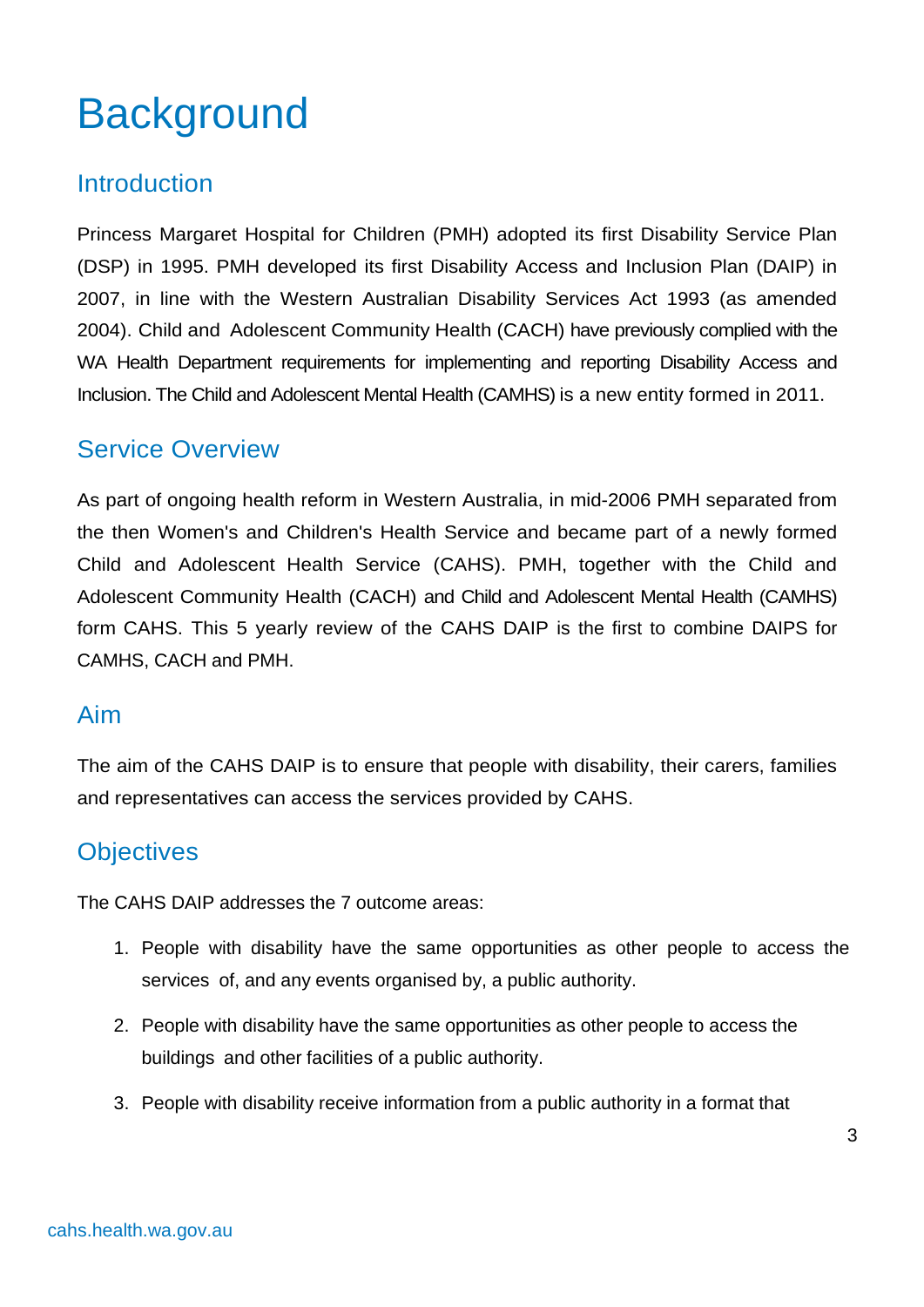will enable them to access the information as readily as other people are able to access it.

- 4. People with disability receive the same level and quality of service from the staff of a public authority as other people receive from the staff of a public authority.
- 5. People with disability have the same opportunities as other people to make complaints to a public authority.
- 6. People with disability have the same opportunities as other people to participate in any public consultation by a public authority.
- 7. People with disability have the same opportunities as other people to obtain and maintain employment with a public authority.

## <span id="page-3-0"></span>Progress during the period 2010 – 2015

PMH made significant progress to improving access and inclusion for people with disabilities during 2010-2015. A summary is attached as Appendix 1.

## <span id="page-3-1"></span>Access and inclusion policy statement for people with disability, their families and carers

CAHS is committed to ensuring that people with disability, their families and carers are able to fully access the range of Authority services and facilities.

CAHS interprets an accessible and inclusive community as one in which all Authority functions, facilities and services (both in-house and contracted) are open, available and accessible to people with disability, providing them with the same opportunities, rights and responsibilities enjoyed by all other people in the community.

CAHS is committed to consulting with people with disability, their families and carers and where required, disability organisations to ensure that barriers to access and inclusion are addressed appropriately.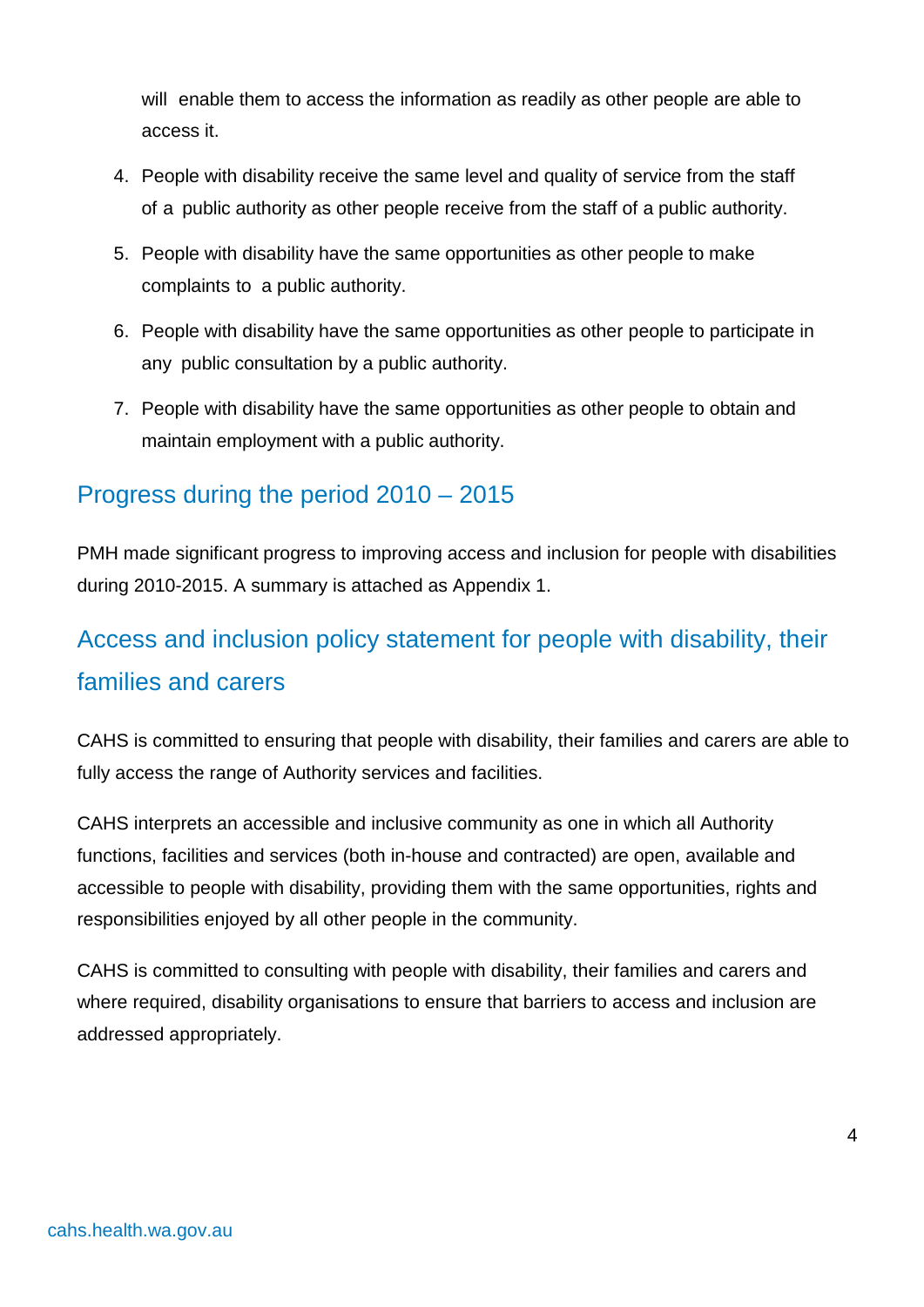CAHS is committed to ensuring that its agents and contractors work towards the desired access and inclusion outcomes in the DAIP.

CAHS is committed to working in partnership with community groups and other public authorities to facilitate the inclusion of people with disability through improved access to its information, services and facilities.

CAHS is committed to achieving the seven desired outcomes of its DAIP. These are:

- 1) People with disability have the same opportunities as other people to access the services of, and any events organised by, a public authority.
- 2) People with disability have the same opportunities as other people to access the buildings and other facilities of a public authority.
- 3) People with disability receive information from a public authority in a format that will enable them to access the information as readily as other people are able to access it.
- 4) People with disability receive the same level and quality of service from the staff of a public authority as other people receive from the staff of that public authority.
- 5) People with disability have the same opportunities as other people to make complaints to a public authority.
- 6) People with disability have the same opportunities as other people to participate in any public consultation by a public authority.
- 7) People with disability have the same opportunities as other people to obtain and maintain employment with a public authority.

## <span id="page-4-0"></span>Development of the DAIP

### <span id="page-4-1"></span>Responsibility for the planning process

A CAHS DAIP Working Group (hereafter the Working Group) has been established with representation from each area of the Health Service; PMH, CACH and CAMHS. There is also representation from PCH and the CAHS National Disability Insurance Scheme Project Officer. These representatives have personal and/or professional knowledge of disability and oversee the development, implementation, review and evaluation of the plan. The Working Group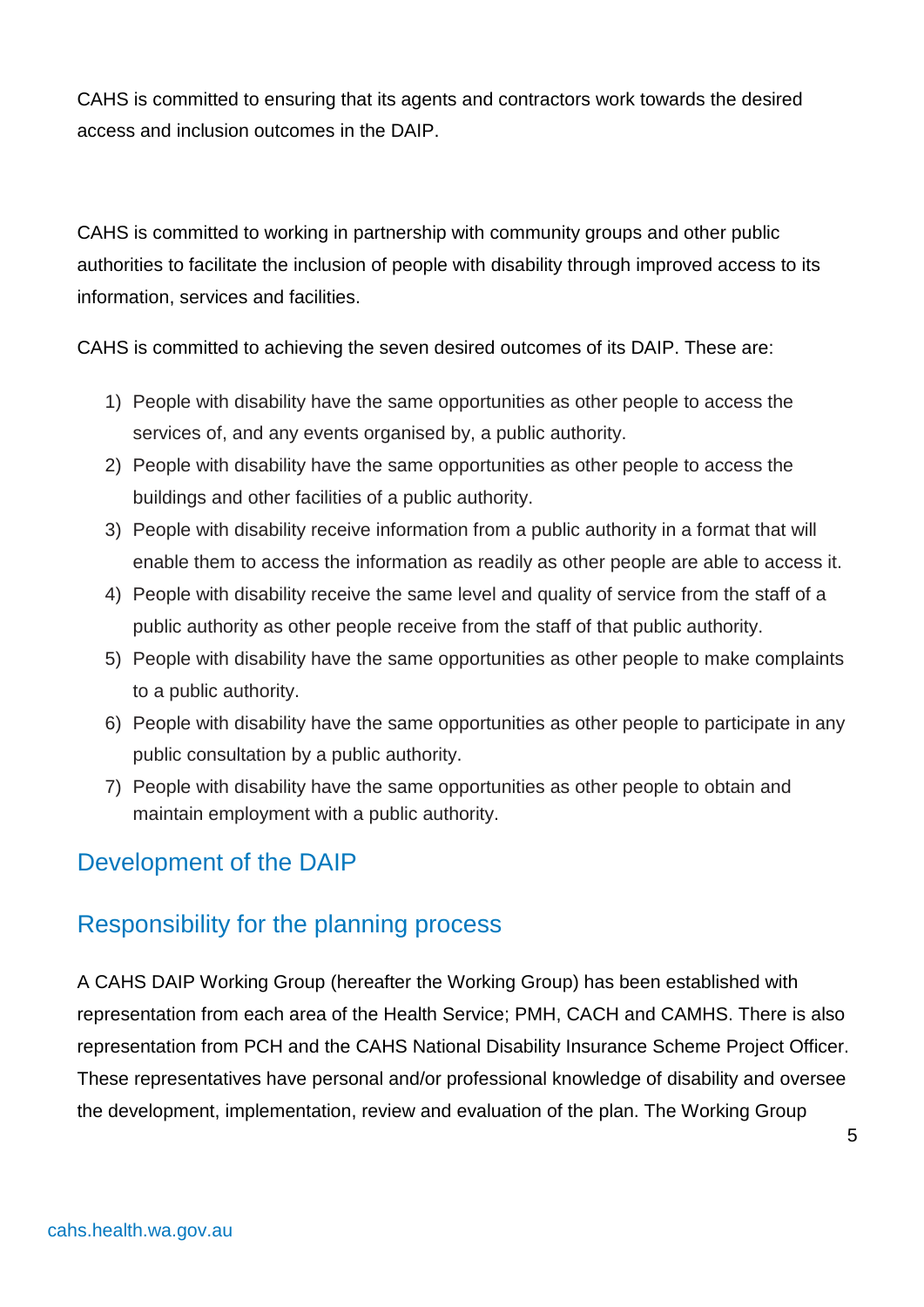reports to the CAHS Disability Advisory Committee and is supported by an Executive Sponsor from CAHS.

## <span id="page-5-0"></span>Consultation process

In 2016, CAHS undertook to review its DAIP, consult with key stakeholders and draft a new DAIP to guide further improvements to access and inclusion.

The process included:

- examination of the DAIP and subsequent review reports to see what has been achieved and what still needs work
- examination of other relevant documents and strategies
- investigation of contemporary trends and good practice in access and inclusion
- consultation with staff
- consultation with the community.

The Disability Services Act Regulations set out the minimum consultation requirements for public authorities in relation to DAIPs. State Government authorities must call for submissions (either general or specific) by notice in a state-wide newspaper and on any website maintained by or on behalf of the State Government authority. Other mechanisms may also be used.

CAHS has a well-established practice of community consultation in all of its programs. The following strategies were used in the consultation during 2017:

- Information was requested from the Child and Family Engagement Service regarding complaints and compliments.
- Information was requested from the Ministerial Coordinator in the Office of the CAHS Chief Executive regarding any ministerial correspondence relating to disability access and inclusion.
- The community was informed through The West Australian newspaper and the Authority's website that CAHS was developing a DAIP to address the barriers that people with disability and their families experience in accessing CAHS functions, facilities and services.
- The peak Disability Service Organisations that provide services to children and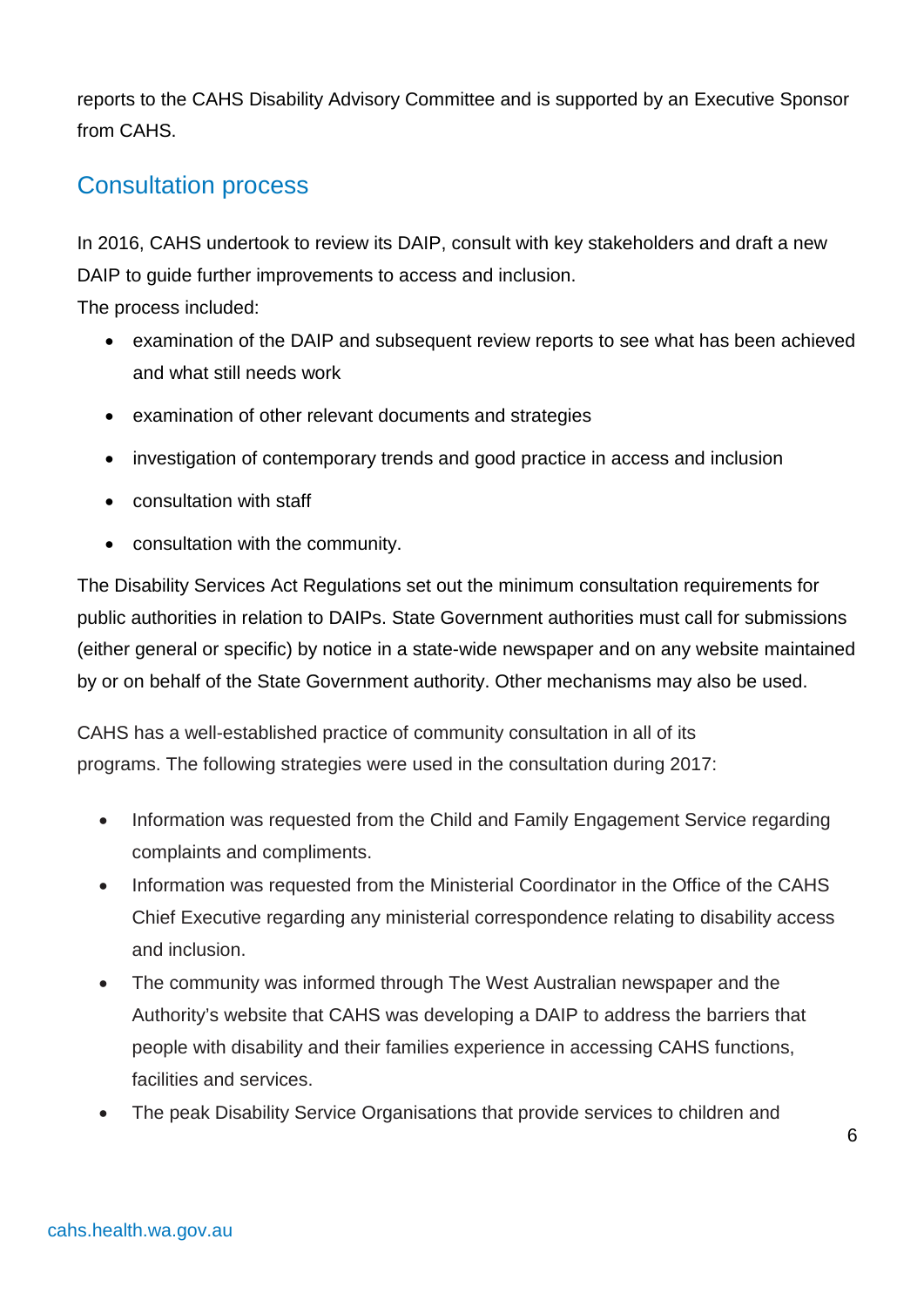adolescents who access health services from CAHS were informed by letter that CAHS was developing a DAIP and invited to provide feedback.

- CAHS staff were notified and invited to provide feedback and input to the development of the DAIP by newsletter, email and through the CAHS intranet.
- All stakeholders were invited to provide input into the development of the DAIP by telephone contact with the CAHS Child and Family Engagement Service to discuss any difficulties they were experiencing accessing CAHS services, or by email by sending information to the CAHS DAIP email address; CAHS.DAIP@health.wa.gov.au.

## <span id="page-6-0"></span>Findings of the consultation

The review and consultation found that most of the objectives in the previous DAIP had been achieved and that a new plan was required to ensure currency and relevance. The new plan should not only address current access barriers but also reflect contemporary values and practices, such as striving for inclusion and meeting more than the minimum compliance with access standards. It must also keep abreast of legislative and regulatory changes.

### <span id="page-6-1"></span>Access barriers

There were no significant access barriers identified by the review and consultation process.

## <span id="page-6-2"></span>Responsibility for implementing the DAIP

It is a requirement of the Disability Services Act that public authorities must take all practical measures to ensure that the DAIP is implemented by its officers, employees, agents and contractors.

Implementation of the DAIP is the responsibility of all areas of CAHS. Some tasks in the Implementation Plan will apply to all areas of the Authority while others will apply to a specific area. The Implementation Plan sets out who is responsible for each action. The DAIP Working Group will guide and monitor the overall implementation of the plan.

## <span id="page-6-3"></span>Communicating the plan to staff and people with disability

In 2017 CAHS sent copies of the draft DAIP to all those who contributed to the planning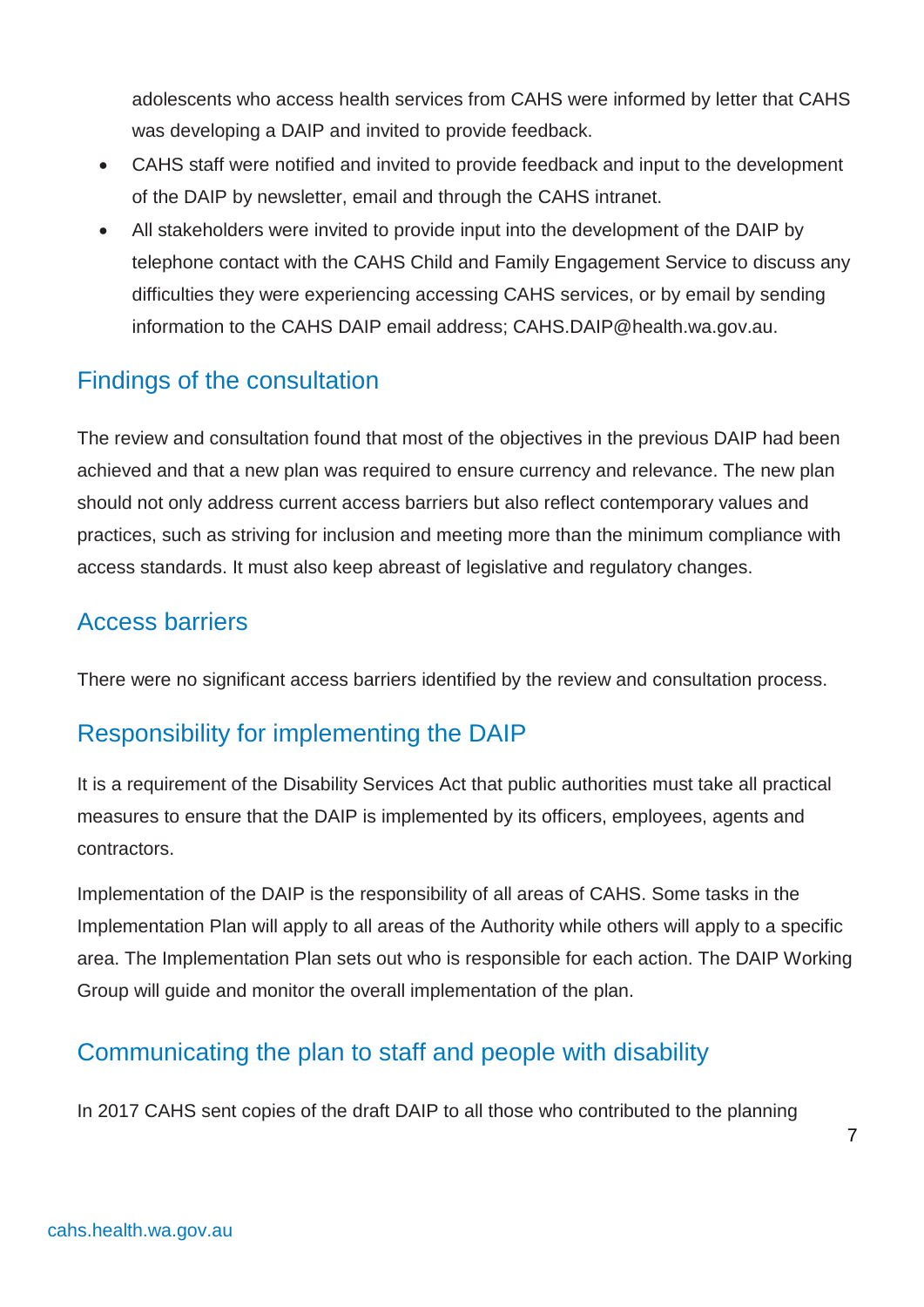process including staff, people with disability, their families, carers, disability organisations and relevant community groups for feedback. In 2017 the plan was finalised and formally endorsed by the Executive.

CAHS has advised through the West Australian newspaper and the CAHS website that copies of the plan are available to the community upon request and in alternative formats if required, including hard copy in standard and large print, electronic format, audio format on CD, by email at CAHS.DAIP@health.wa.gov.au and on the CAHS website.

## <span id="page-7-0"></span>Monitoring, evaluation and review

- The Working Group will meet every quarter in the first year, and as required thereafter, to review progress on the implementation of the strategies identified in the DAIP.
- The review of the CAHS' DAIP will be included in the DAIP 2017-2018 Annual Report which will be submitted to the Department of Communities in 2018. The report will outline what has been achieved under the CAHS DAIP 2017-18.
- The working group will prepare a report each year on the implementation of the DAIP.
- A status report will be provided to the CAHS Health Service Executive Committee (HSEC) for endorsement on request.
- An annual report will be provided to the CAHS HSEC by the end of May each year.

## <span id="page-7-1"></span>**Evaluation**

- The CAHS HSEC will endorse any reports on the DAIP process annually.
- Once a year, prior to 30 June, CAHS will provide information to the community regarding the implementation of the DAIP and seek feedback on the effectiveness of strategies that have been implemented.
- Feedback will be requested regularly from the CAHS Disability Advisory Committee, the CAHS Youth Advisory Committee and the CAHS Consumer Advisory Committee
- A notice about the consultation process will be placed in the West Australian newspaper, posted on CAHS websites and circulated to key disability service providers.
- In seeking feedback the Working Group will also seek to identify additional barriers that were not identified in the initial consultation.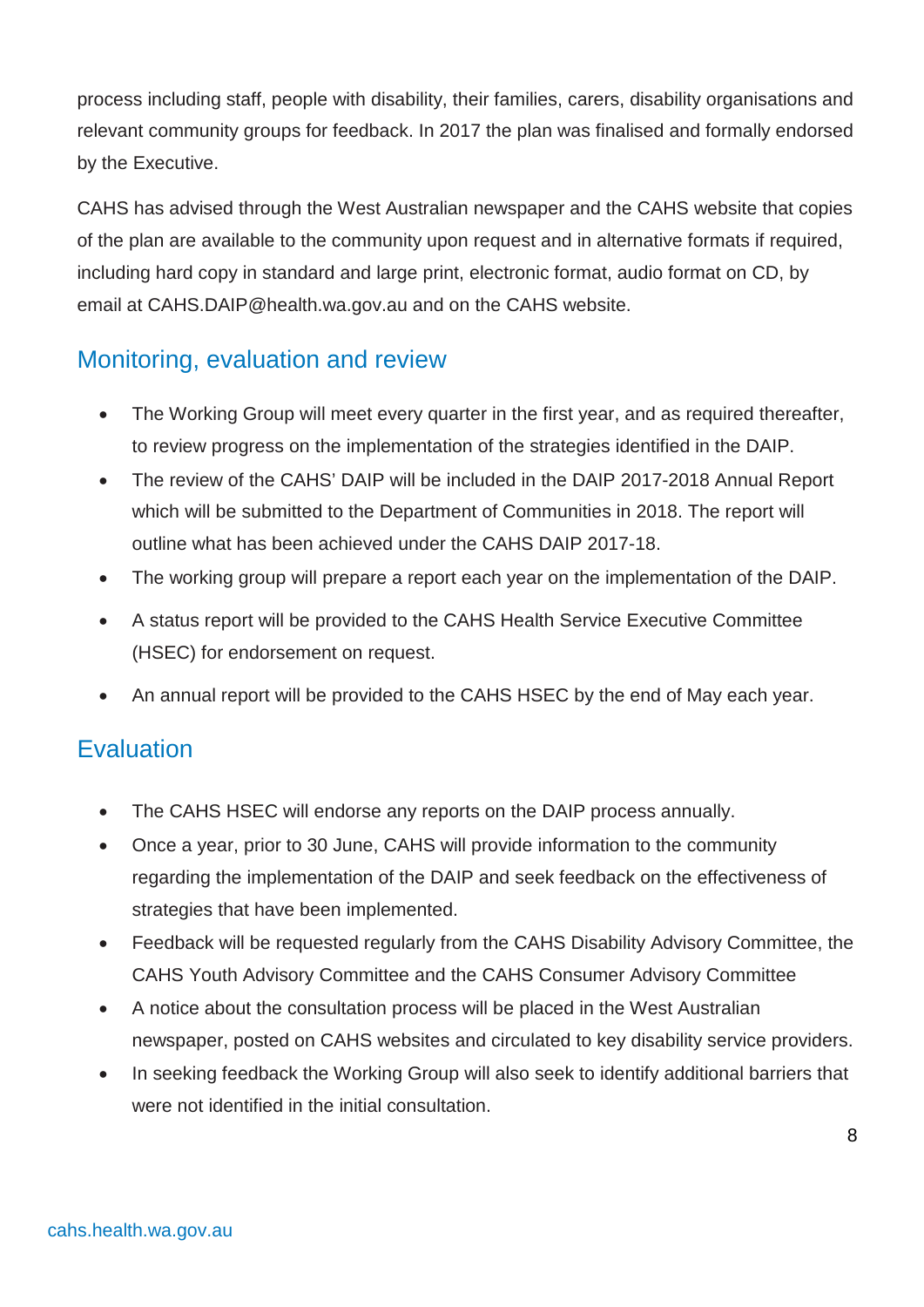- The Working Group may also use additional consultation processes, including questionnaires, meetings with people with disability and disability organisation phoneins.
- CAHS officers will also be requested to provide feedback on how well they believe the strategies are working and to make suggestions for improvement.
- Implementation Plans will be amended based on the feedback received. Copies of the amended Implementation Plan, once endorsed by CAHS HSEC, will be available to the community in alternative formats.

## <span id="page-8-0"></span>Review of the DAIP

The Disability Services Act sets out the minimum review requirements for public authorities in relation to DAIPs. The CAHS' DAIP will be reviewed at least every five years, in accordance with the Act. The DAIP Implementation Plan may be amended on a more regular basis to reflect progress and any access and inclusion issues which may arise. Whenever the DAIP is amended, a copy of the amended plan will be lodged with DSC.

If the DAIP is amended, both staff and the community will be advised of the availability of updated plans, using the same methods (after following consultation processes).

## <span id="page-8-1"></span>Reporting on the DAIP

The Disability Services Act sets out the minimum reporting requirements for public authorities in relation to DAIPs.

CAHS will report on the implementation of its DAIP through its Annual Report and the prescribed progress report template to the Disability Services Commission by 30 June each year, outlining:

- progress towards the desired outcomes of its DAIP
- progress of its agents and contractors towards meeting the seven desired outcomes
- strategies used to inform its agents and contractors of its DAIP, which include ensuring all contractors are aware of their responsibilities under the DAIP and that a DAIP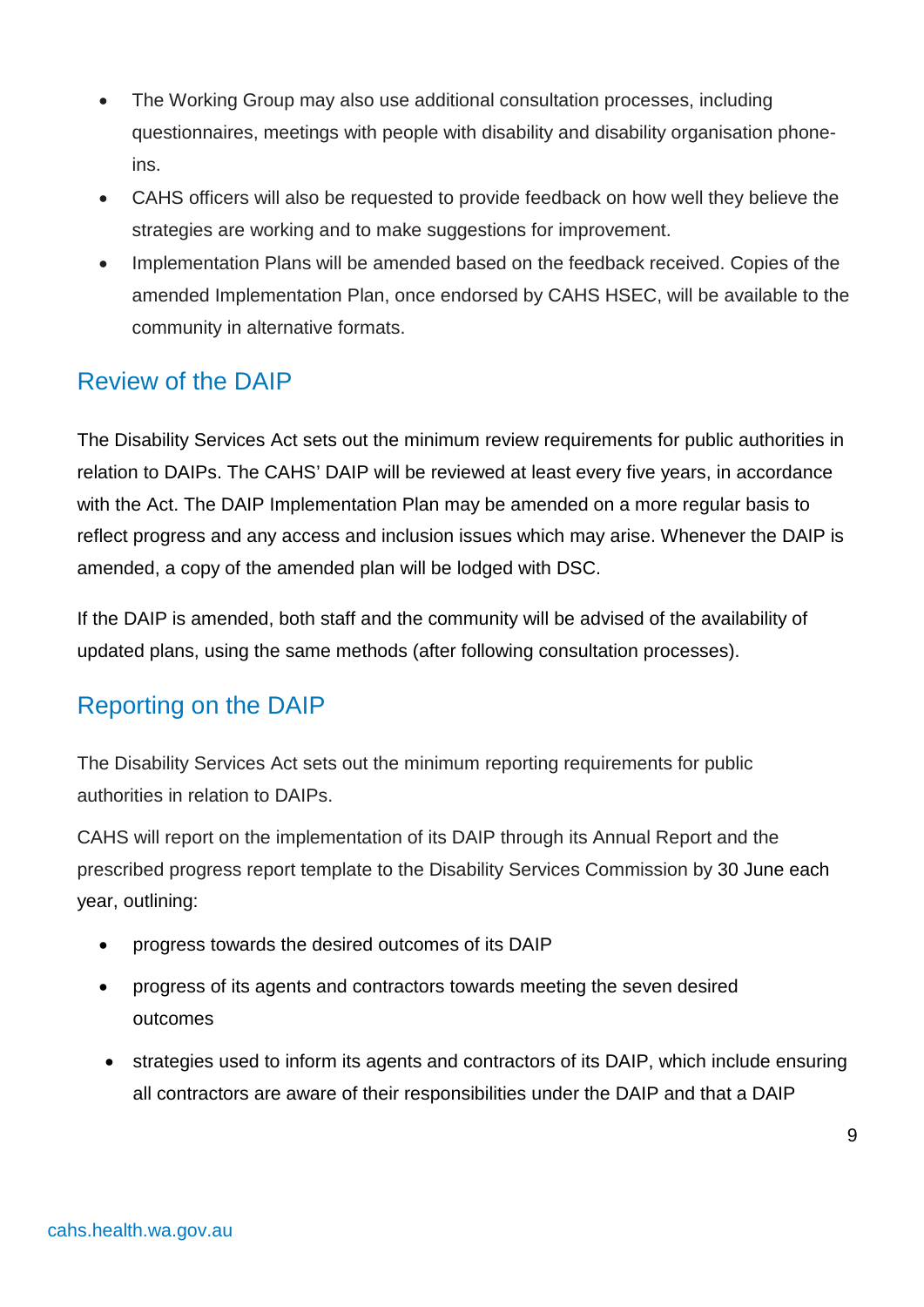Information Sheet is included in the Contractors Information Package.

## <span id="page-9-0"></span>**Standards**

The outcomes of the DAIP will be integrated with the standards and guidelines for the National Safety and Quality Health Service Standards (NSQHSS) or the National Standards in Mental Health Services (NSMHS) which provide a mechanism for evaluating organisational performance against established standards and benchmarks. The CAHS DAIP will comply with the WA Health Disability Access and Inclusion Policy which includes all legislative compliance.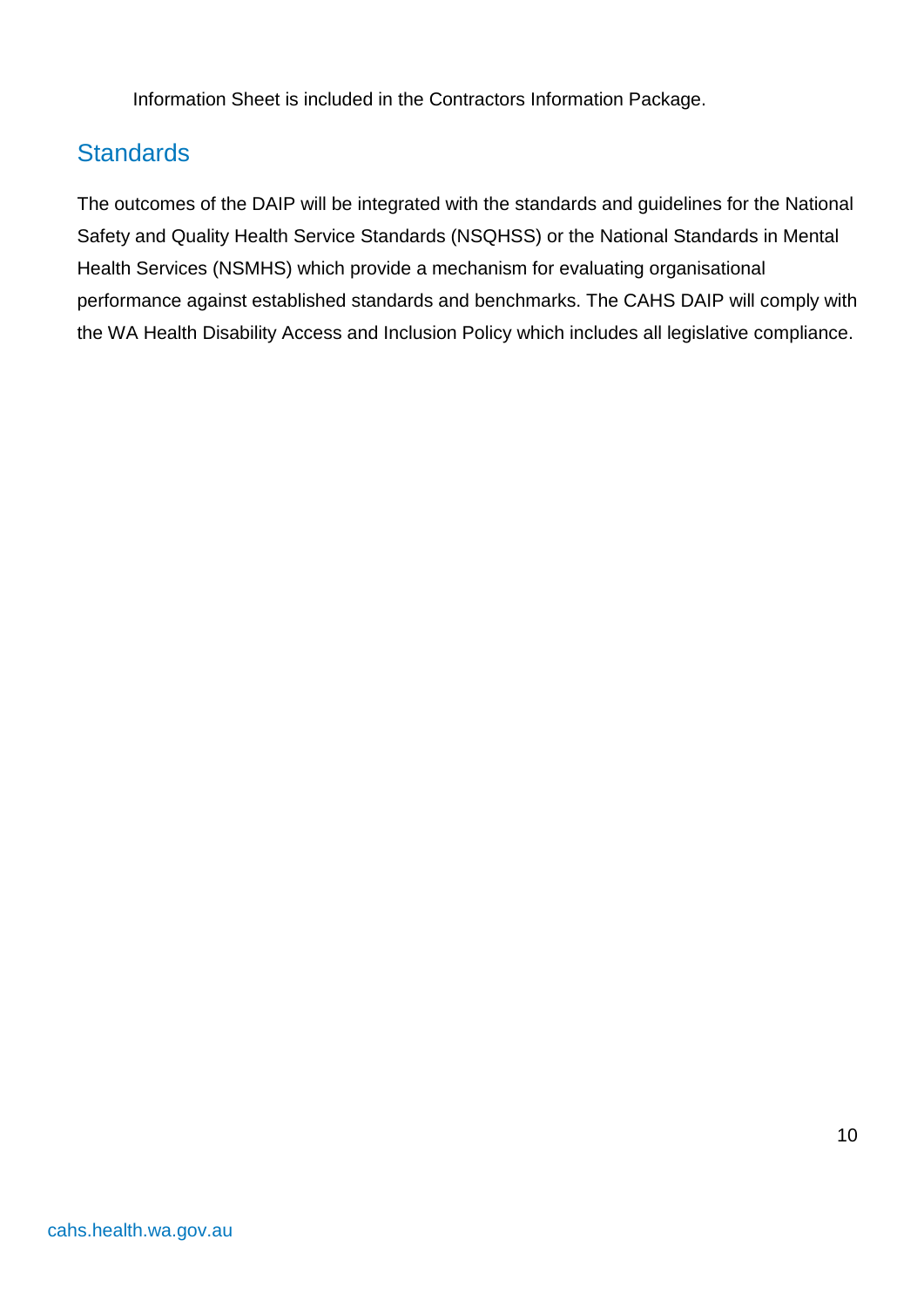# Appendix 1 – PMH DAIP Progress during 2010-2015

<span id="page-10-0"></span>

| <b>Strategy</b>                                                                                                                                                                       | <b>Task</b>                                                                                                                                                         | <b>Timeline</b> | <b>Responsibility</b>                                                   | <b>Deliverable</b>                                                                      | <b>Progress</b>                                                                                                                                                |
|---------------------------------------------------------------------------------------------------------------------------------------------------------------------------------------|---------------------------------------------------------------------------------------------------------------------------------------------------------------------|-----------------|-------------------------------------------------------------------------|-----------------------------------------------------------------------------------------|----------------------------------------------------------------------------------------------------------------------------------------------------------------|
| 1. Promote the use of<br>appropriate event venues<br>for people with disabilities,<br>amongst staff                                                                                   | 1.1 Prepare a list of facilities<br>known to be compliant with<br>the Disability Services<br>Commission (DSC) Accessible<br>Events Checklist (AEC)                  |                 | <b>Public Relations</b><br>Manager                                      | List of facilities known<br>to be compliant with<br>the DSC AEC                         | A checklist is available on the intranet<br>and maps have been made to show<br>accessible areas                                                                |
| Improve the provision of<br>3.<br>information in a clear and<br>concise format regarding<br>accessibility to information,<br>buildings and facilities for<br>people with disabilities | Identify possible<br>3.1<br>improvements in printed<br>information, brochures,<br>websites, signage or any other<br>consumer based information<br>source            | <b>Jul-11</b>   | <b>Public Relations</b><br>Manager, Campus<br><b>Facilities Manager</b> | Specific identified<br>improvement/s per<br>year                                        | All maps have been improved and all<br>brochures and signage have been<br>changed to reflect this                                                              |
| 3. Improve the provision of<br>information in a clear and<br>concise format regarding<br>accessibility to information,<br>buildings and facilities for<br>people with disabilities    | 3.2 Implement identified<br>improvements relating to<br>printed information, brochures,<br>websites, signage or any other<br>consumer based information<br>source   | $Jul-11$        | <b>Public Relations</b><br>Manager                                      | Specific implemented<br>improvement/s per<br>year                                       | All new publications, both print and<br>web based now meet the DAIP<br>standards. Those existing publications<br>are updated as they are put up for<br>review. |
| Promote the availability<br>of PMH information in<br>alternative formats                                                                                                              | Identify and update the<br>1.1<br>consumer related publications<br>(including booklets, flyers,<br>pamphlets, information sheets,<br>maps,) that require a notation | <b>Jul-11</b>   | <b>Public Relations</b><br>Manager                                      | List of the number<br>and type of<br>documents updated<br>with the notation per<br>year |                                                                                                                                                                |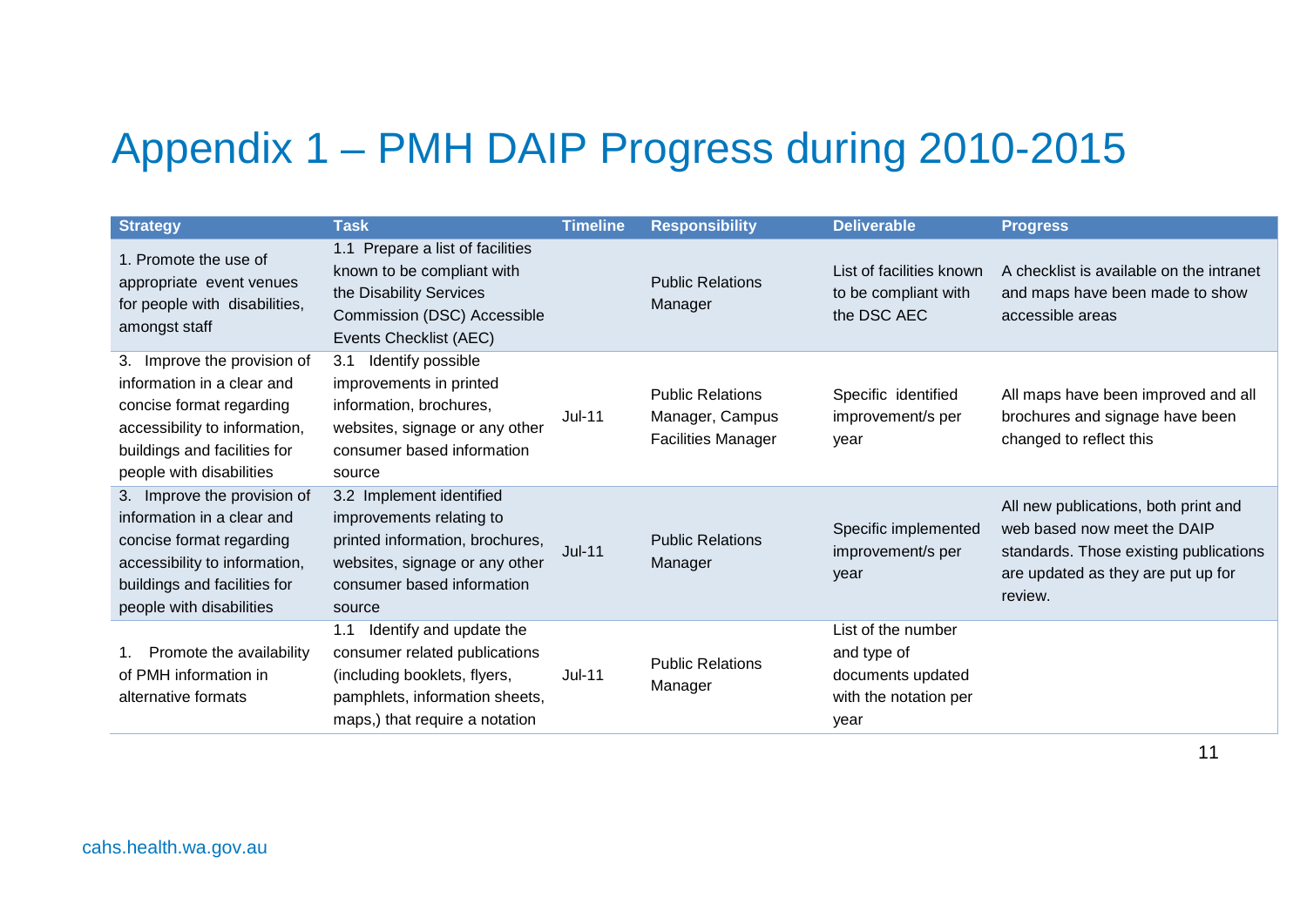|                                                                                                                                                                                                                | regarding the availability in<br>alternative formats                                                                                                                                                  |          |                                                                                                                                   |                                                                            |                                                                                                                                                                                                                                                                                                                                                                                                                   |
|----------------------------------------------------------------------------------------------------------------------------------------------------------------------------------------------------------------|-------------------------------------------------------------------------------------------------------------------------------------------------------------------------------------------------------|----------|-----------------------------------------------------------------------------------------------------------------------------------|----------------------------------------------------------------------------|-------------------------------------------------------------------------------------------------------------------------------------------------------------------------------------------------------------------------------------------------------------------------------------------------------------------------------------------------------------------------------------------------------------------|
| 2. Promote the use of clear<br>and concise language for<br>documentation generated<br>for consumers                                                                                                            | 2.1 Advise all authors of<br>publications submitted to<br>PubCom of the minimum<br>requirements and State<br><b>Government Access</b><br>Guidelines for Information<br><b>Services and Facilities</b> | $Jul-11$ | <b>Public Relations</b><br>Manager                                                                                                | List of the number of<br>authors advised of<br>requirements per<br>year    | All authors are aware. PR as the final<br>copy approvers ensure all government<br>and DAIP guidelines are adhered to.                                                                                                                                                                                                                                                                                             |
| 2. Promote the use of clear<br>and concise language for<br>documentation generated<br>for consumers                                                                                                            | 2.2. Advise authors to update<br>publications in compliance of<br>the minimum requirements<br>and State Government Access<br>Guidelines for Information<br><b>Services and Facilities</b>             | $Jul-11$ | <b>Public Relations</b><br>Manager                                                                                                | List of publications<br>updated to comply<br>with requirements per<br>year | Publications updated when they come<br>to review date.                                                                                                                                                                                                                                                                                                                                                            |
| 3. Improve the PMH<br>Internet and Intranet format<br>in accordance with the Web<br><b>Content Accessibility</b><br>Guidelines (W3C) and the<br><b>DSC Guidelines for</b><br>accessible printed<br>information | 3.1 Include a reference to the<br>W3C Web content and the<br><b>DSC Guidelines for accessible</b><br>printed information with all<br>update requests to the PMH<br>Internet and Intranet              | $Jul-11$ | Director Safety, Quality<br>and Performance,<br><b>Customer Liaison</b><br>Service Manager,<br><b>Public Relations</b><br>Manager | List of improvements<br>implemented per year                               | Ongoing improvement process. New<br>sites meet guidelines and we are<br>slowly improving all other sites. The<br>internet redevelopment is underway as<br>per the WA Health Platform, which<br>includes improved accessibility. PCH<br>hospital website will go live before the<br>move, the CAHS, CACH and CAMHS<br>website content is being transferred to<br>the WA Health corporate and<br>consumer websites. |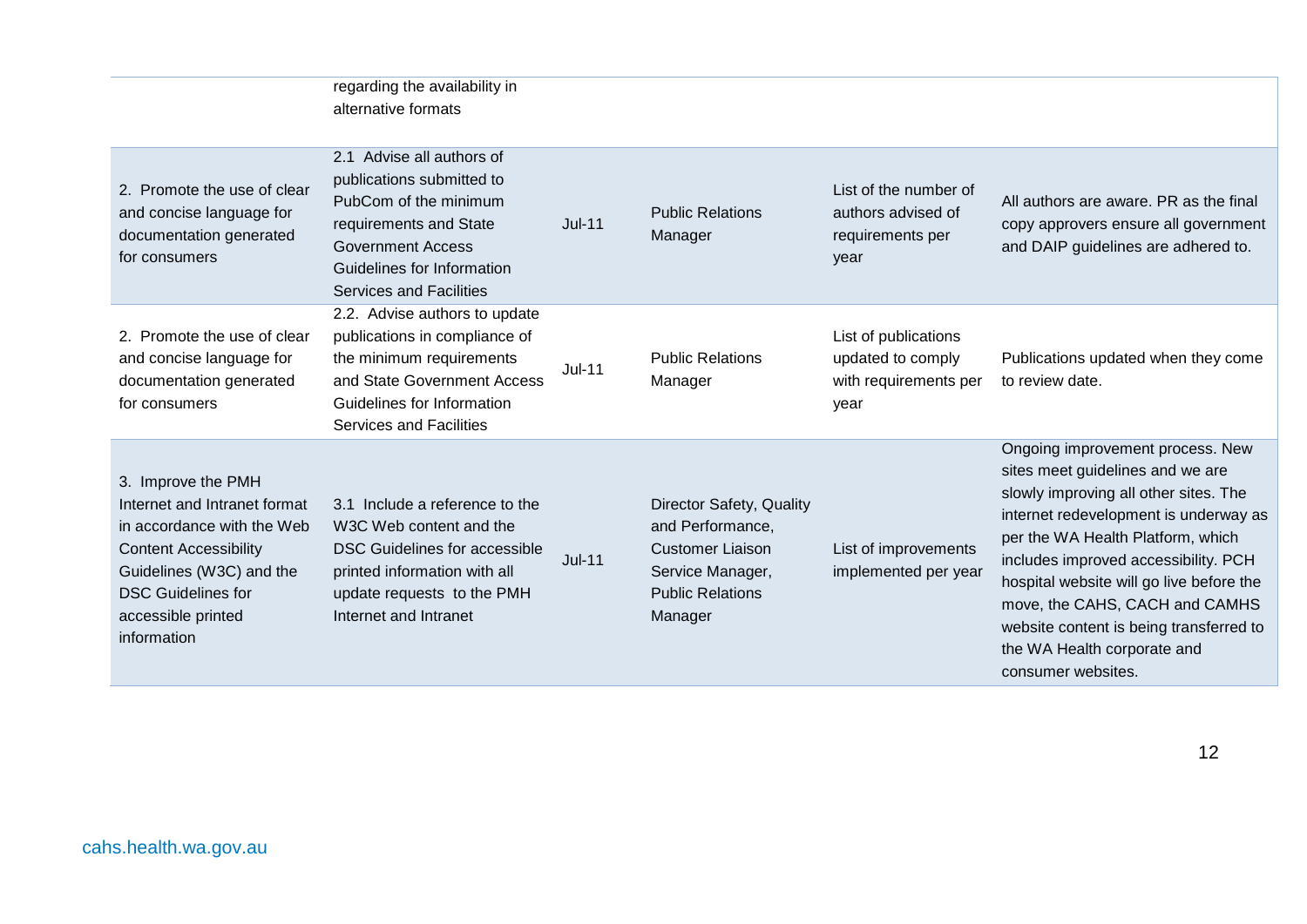| 3. Promote disability access<br>and inclusion in order to<br>increase awareness and<br>buy-in amongst staff to<br>enable people with<br>disabilities to receive the<br>same level and quality of<br>service as other people<br>receive | Review existing<br>3.1<br>mechanisms used to provide<br>disability access and inclusion<br>information/education to staff | $Jul-11$      | <b>Coordinator Paediatric</b><br>Nursing Education,<br><b>Public Relations</b><br>Manager                                                               | Audit of disability<br>related information<br>and education<br>available to staff                                   | Global communications have been<br>sent out advising staff of their<br>obligation to abide by DAIP              |
|----------------------------------------------------------------------------------------------------------------------------------------------------------------------------------------------------------------------------------------|---------------------------------------------------------------------------------------------------------------------------|---------------|---------------------------------------------------------------------------------------------------------------------------------------------------------|---------------------------------------------------------------------------------------------------------------------|-----------------------------------------------------------------------------------------------------------------|
| 3. Promote disability access<br>and inclusion in order to<br>increase awareness and<br>buy-in amongst staff to<br>enable people with<br>disabilities to receive the<br>same level and quality of<br>service as other people<br>receive | 3.2 Develop and implement<br>mechanisms to improve staff<br>awareness                                                     | $Jul-12$      | <b>Coordinator Paediatric</b><br>Nursing Education,<br><b>Public Relations</b><br>Manager in consultation<br>with Corporate<br>Workforce<br>Development | Implemented<br>mechanisms to<br>improve staff<br>awareness                                                          | Staff are now encouraged to send<br>through publications to ensure they<br>meet guidelines put forward in DAIP. |
| 4. Establish mechanisms to<br>identify the investment in<br>improving services/facilities<br>for people with disabilities                                                                                                              | 4.2 Identify<br>investment/expenditure<br>related to improving access<br>and inclusion                                    | <b>Jul-11</b> | All members where<br>feasible                                                                                                                           | Report on<br>expenditure for<br>improving access and<br>inclusion for people<br>with disabilities where<br>feasible |                                                                                                                 |
| 2. Implement a mechanism<br>to ensure that people with<br>disabilities contribute to<br>PMH public consultations                                                                                                                       | 2.1 Identify PMH forums,<br>events, etc requiring public<br>consultation                                                  | <b>Jul-11</b> | <b>All Committee</b><br>members                                                                                                                         | PMH forums, events<br>requiring public<br>consultation identified                                                   |                                                                                                                 |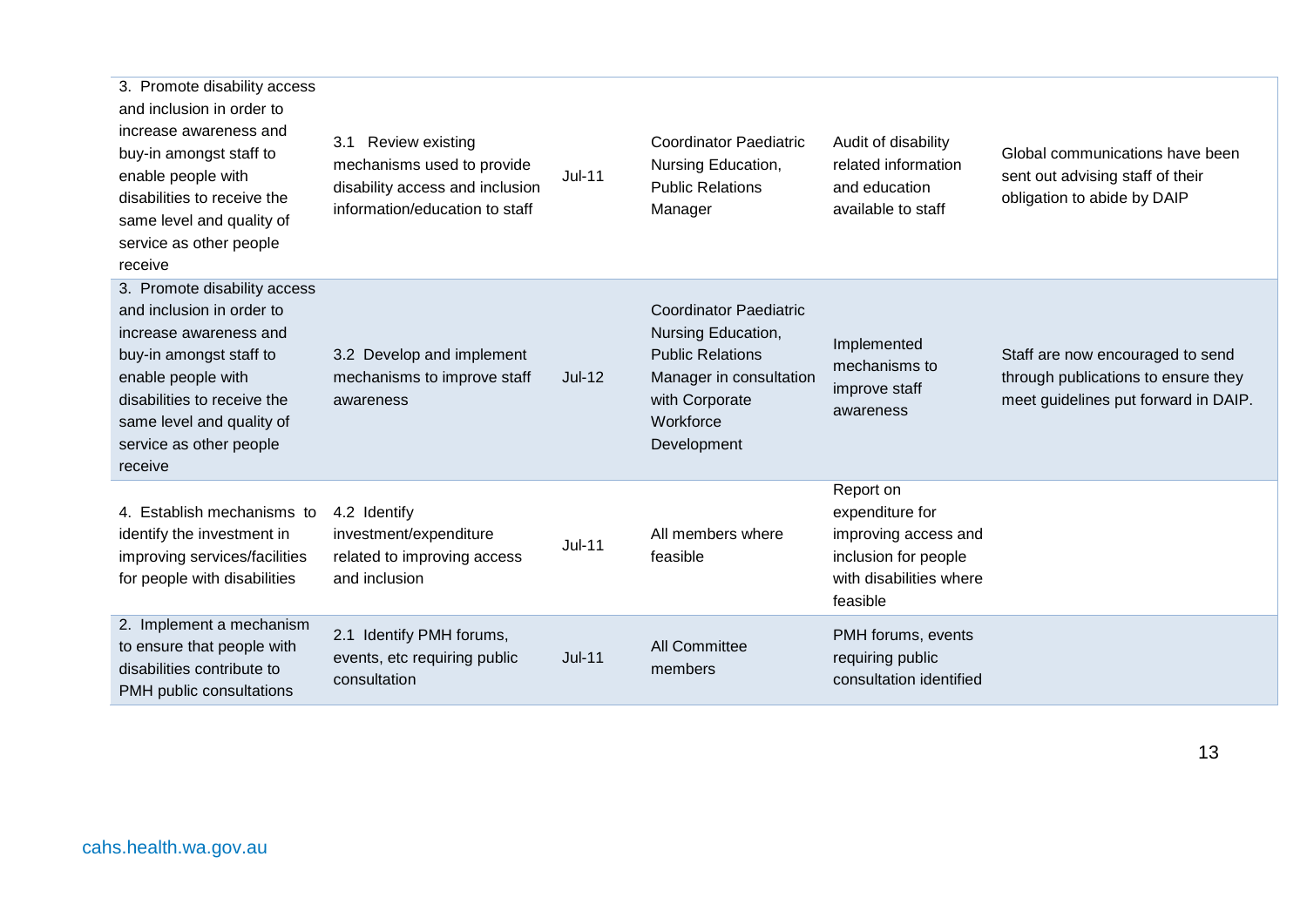| 2.2 Identify possible<br>improvements to the public<br>consultation process for<br>people with disabilities, from<br>anecdotal evidence, formal<br>feedback, application of<br>checklists/guidelines | Dec-11   | All Committee<br>members        | List of improvements<br>identified  |
|------------------------------------------------------------------------------------------------------------------------------------------------------------------------------------------------------|----------|---------------------------------|-------------------------------------|
| 2.3 Implement improvements<br>to the public consultation<br>process for people with<br>disabilities                                                                                                  | $Jul-12$ | <b>All Committee</b><br>members | List of improvements<br>implemented |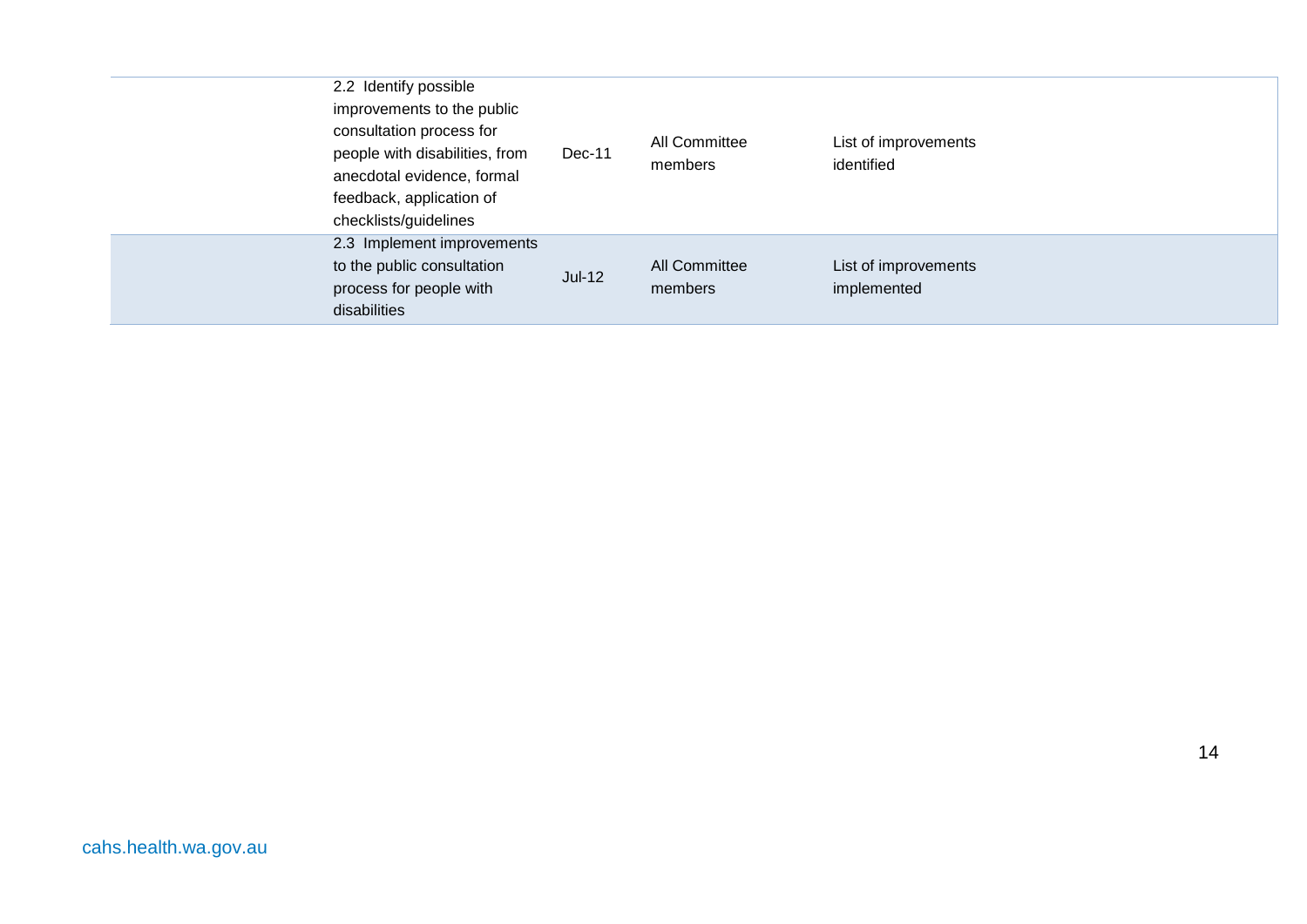# <span id="page-14-0"></span>Appendix 2 – CAHS DAIP

## Implementation Strategies

#### **Outcome 1:**

#### **People with disability have the same opportunities as other people to access the services of, and any events organised by CAHS**

- 1.1 Ensure the objectives of the DAIP are incorporated into strategic business planning and budgeting processes
- 1.2 Ensure all services and events organised or promoted by CAHS are considerate of and accessible to people with disability
- 1.3 Support contractors to identify and meet the needs of people with disability
- 1.4 Establish governance for DAIP strategies and tasks to be implemented across CAHS
- 1.5 Monitor and develop CAHS policies taking into account the needs of people with disability
- 1.6 Ensure all staff are aware of the relevant requirements of the Disability Services legislation

#### **Strategies specific to Child and Adolescent Mental Health Services (CAMHS)**

1.7 Incorporate the CAMHS DAIP into CAMHS Quality Action Plan (QAP)

#### **Outcome 2:**

#### **People with disability have the same opportunities as other people to access the buildings and other facilities of CAHS**

- 2.1 Ensure all new and future redevelopments and works on or to buildings and facilities comply with the access requirements of the relevant legislation
- 2.2 Ensure staff are able to assist people with disabilities access buildings and facilities
- 2.3 Provide information regarding accessibility of buildings and facilities at CAHS to people with disability

#### **Outcome 3:**

**People with disability receive information from CAHS in a format that will enable them to access the information as readily as other people are able to access it**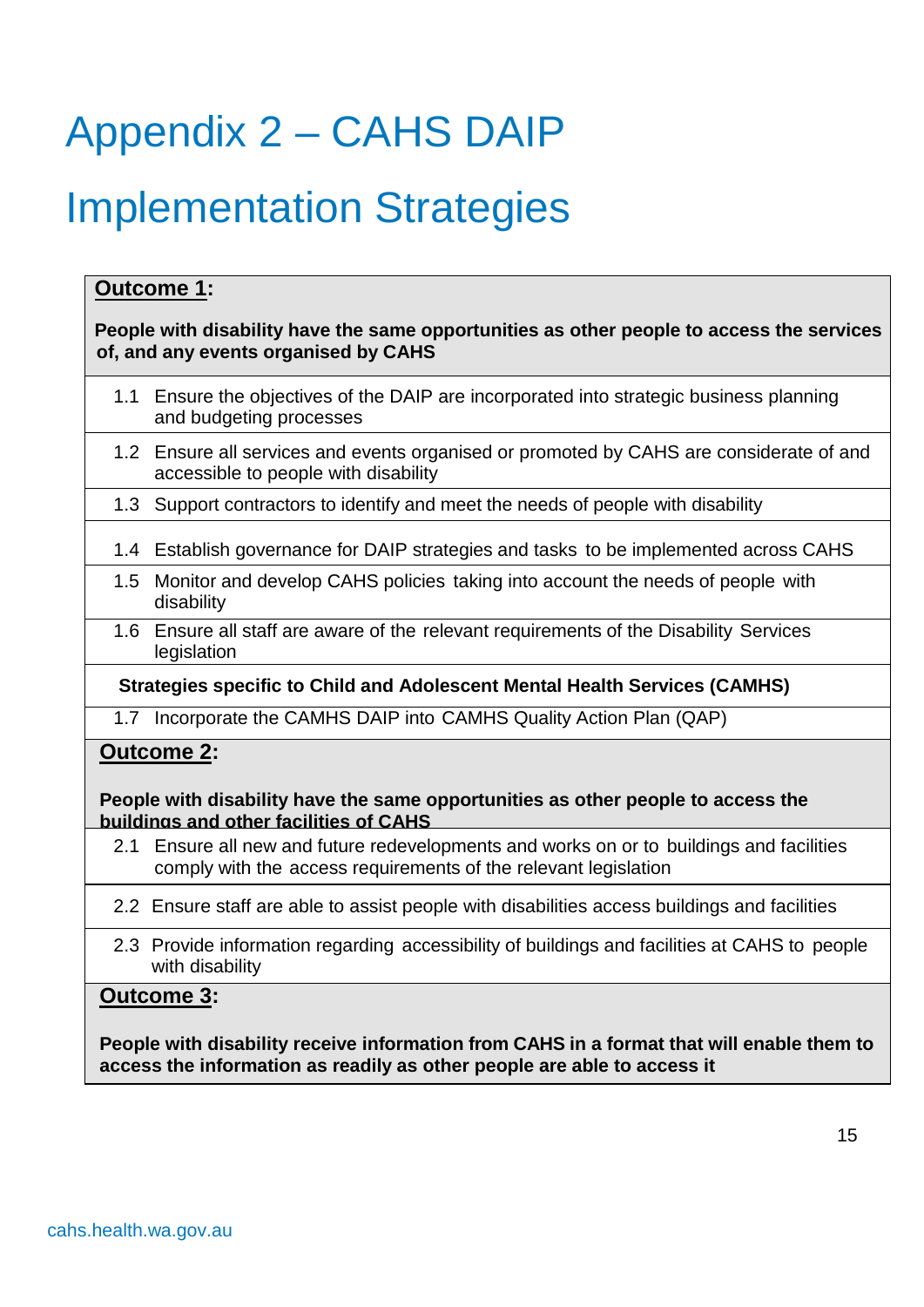- 3.1 Ensure CAHS publications are accessible and available in alternative formats on request NSQHSS 2.4
- 3.2 Ensure the CAHS website is accessible in compliance with Web Content Accessibility Guidelines (WCAG) 2.0

3.3 Ensure information about "Better Hearing" cards is available at all CAHS facilities

- 3.4 Ensure clinical information provided to consumers and staff complies with DoH Access to Information Policy and DSC Guidelines for Accessible Printed Information
- 3.5 Ensure communities and staff are informed about the CAHS DAIP
- 3.6 Ensure CAHS staff are aware of accessible information needs and how to obtain information in alternative formats NSQHSS 1.3

#### **Outcome 4:**

**People with disability receive the same level and quality of service from the staff of a public authority as other people receive from the staff of the public authority.**

- 4.1 Promote disability access and inclusion to increase awareness amongst staff
- 4.2 Include awareness of disability issues in the Job Description Forms (JDF) for Managers (NSQHSS:1.18)
- 4.3 Ensure that CAHS policies and practices are inclusive and address the needs of people with disability
- 4.4 Ensure communication aids are available where required
- 4.5 Plan and implement strategies to facilitate and support CAHS compliance with disability legislation
- 4.6 Review CAHS Disability Advisory Committee to ensure effective representation, efficiency and compliance with disability legislation
- 4.7 Monitor the satisfaction rate of people with disability with all CAHS services
- 4.8 Ensure people with disability are provided with the opportunity to comment on the level of disability access and inclusion within services NSQHSS 1.20

**Strategies specific to Princess Margaret Hospital (PMH):**

4.9 Establish mechanisms to identify the investment in improving service/facilities for people with disability

#### **Outcome 5:**

**People with disability have the same opportunities as other people to make complaints to CAHS**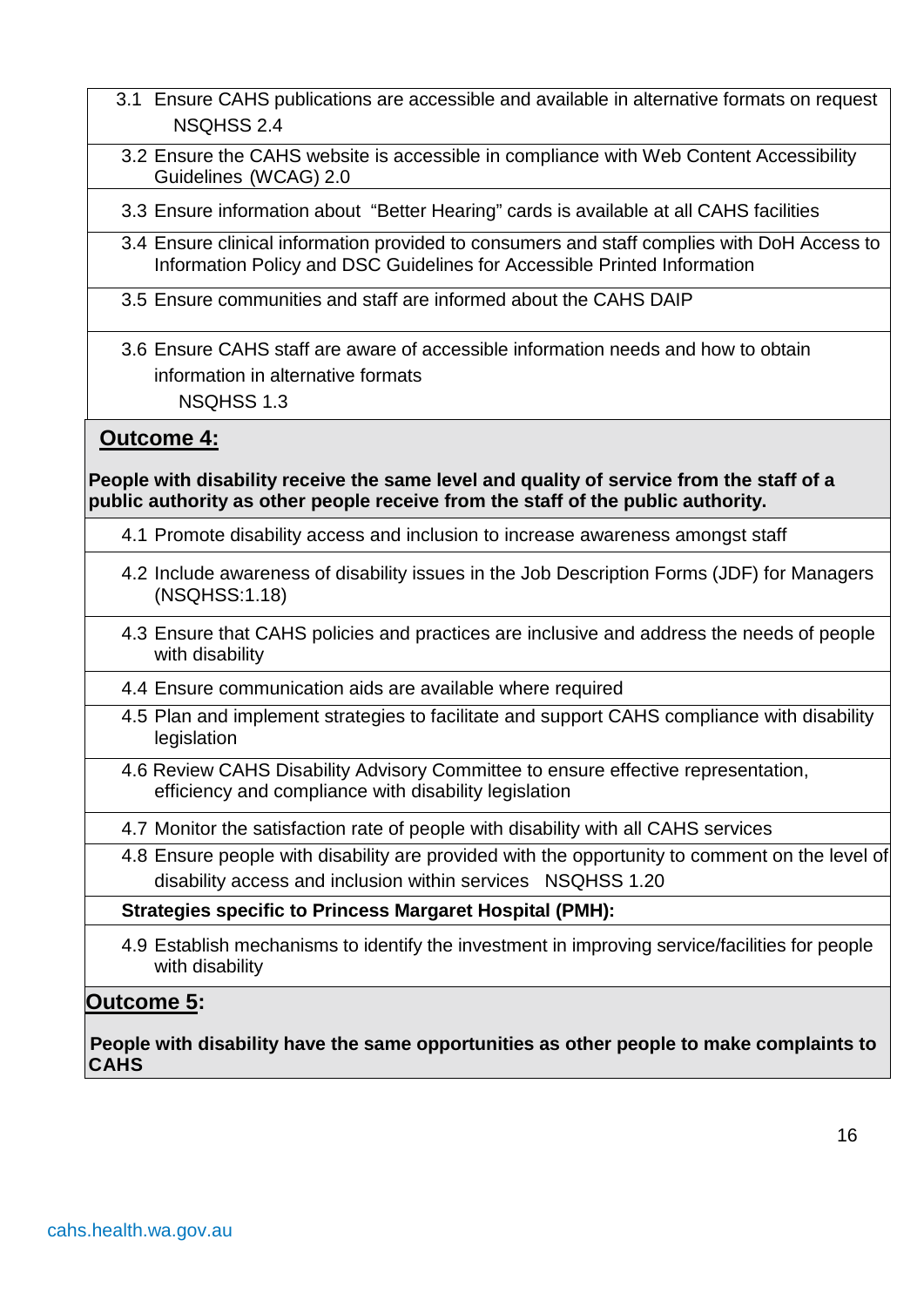- 5.1 Raise awareness of the right to make a complaint and the avenues available in relation to disability access and inclusion
- 5.2 Ensure that the complaint and feedback mechanisms are readily accessible for people with disability
- 5.3 Improve the monitoring of feedback from all CAHS services for people with disability
- 5.4 Ensure complaints related to access and inclusion are resolved to the negotiated satisfaction of the complainant.

#### **Outcome 6:**

#### **People with disability have the same opportunities as other people to participate in any public consultation with CAHS**

6.1Ensure that people with disability and/or appropriate representation groups are targeted as part of consultative strategies

6.2Ensure that public consultation provides equitable access to people with disability

#### **Outcome 7:**

#### **People with disability have the same opportunities as other people to obtain and maintain employment with a public authority.**

- 7.1 Identify and develop inclusive and targeted strategies to improve the attraction, recruitment and retention of employees with disability
- 7.2 Ensure all advertising and recruitment processes are completed in accordance with relevant legislation :
- Public Sector Standards
- WA Equal Employment Opportunity Act 1993
- WA Health Equal Opportunity and Diversity Policy & Plan
- WA Health Substantive Equality Policy
- WA Health Recruitment, Selection and Appointment Policy & Procedure
- CAHS Equal Opportunity & Diversity Management Policy

7.3 Provide support and training for management staff

7.4 Monitor staff feedback and grievance processes to facilitate the needs of staff with disability in accordance with intent for non-exclusivity and the principles of natural justice

#### 7.5 Ensure policies and procedures are regularly reviewed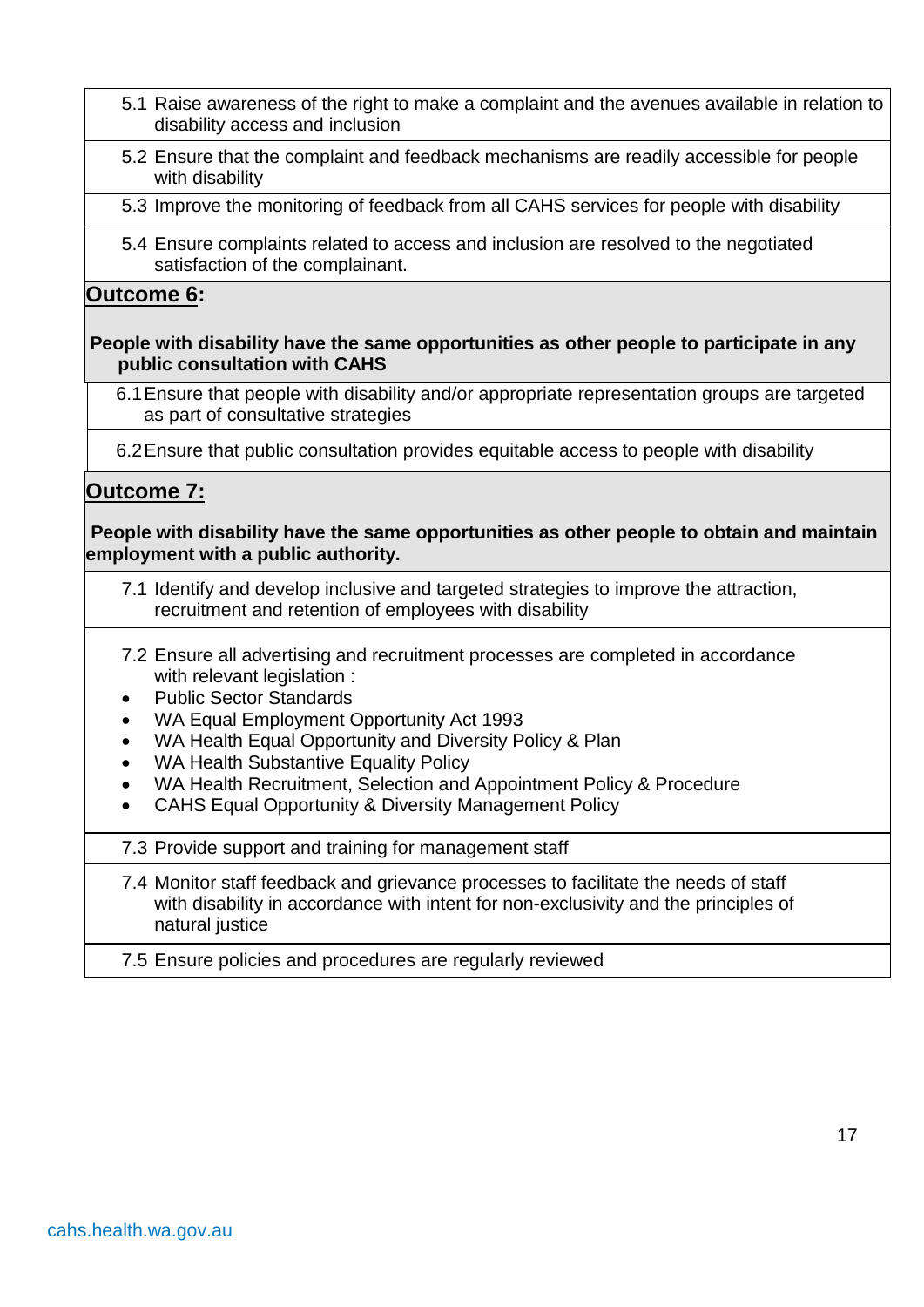## <span id="page-17-0"></span>Appendix 3 – CAMHS DAIP

# Child and Adolescent Mental Health **Service**

## Disability Access and Inclusion Plan **2017 - 2021**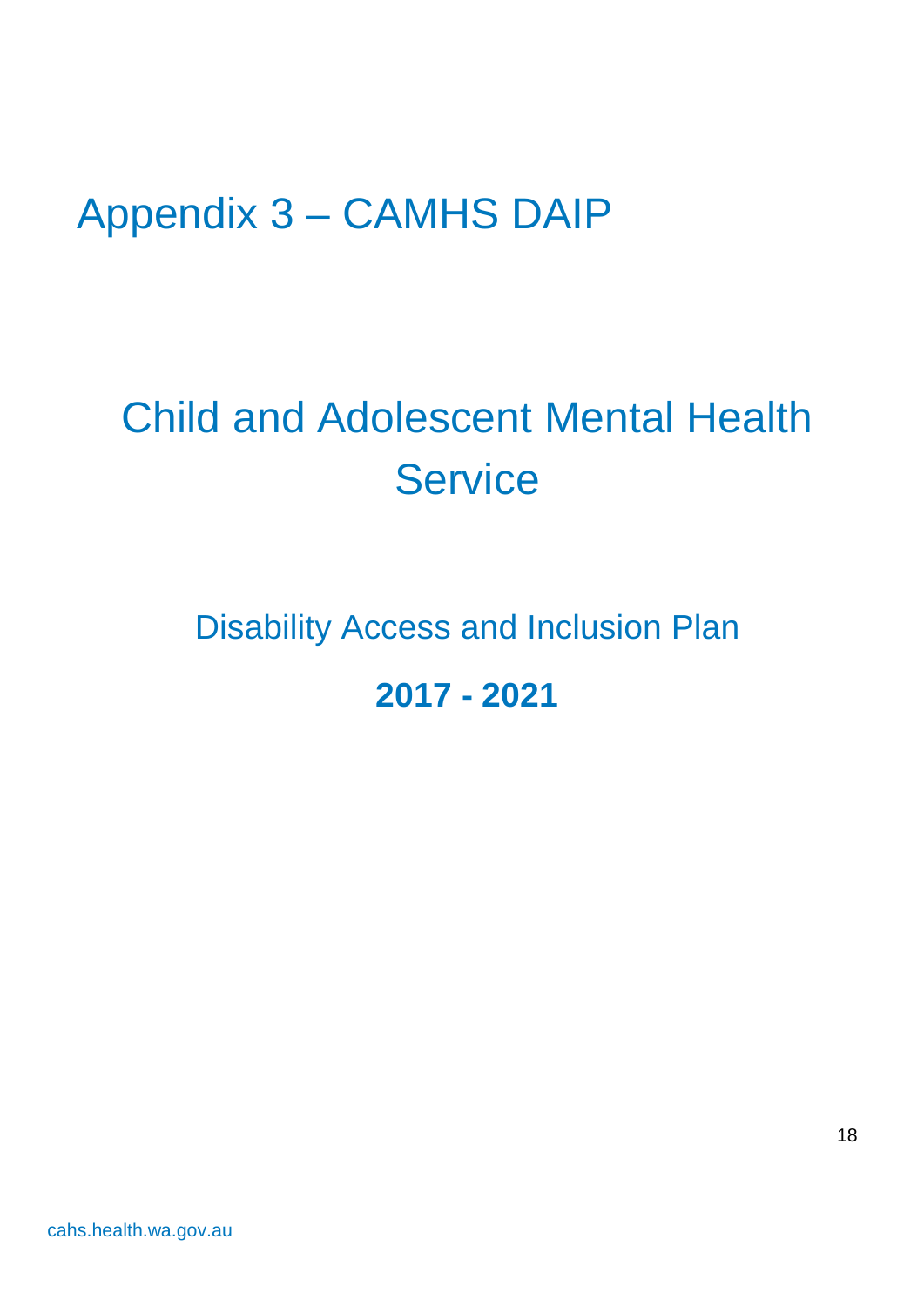## **Background**

This Disability Access and Inclusion Plan is the first plan since the Child and Adolescent Mental Health Service (CAMHS) became a part of the Child and Adolescent Health Service (CAHS) in 2011. Prior to 2011, CAMHS services came under area health services according to their location. This plan presents a unique opportunity for all CAMHS services to be guided by one DAIP rather than several plans as occurred previously, that were not specific to CAMHS services.

This Disability Access and Inclusion Plan addresses the 7 outcome areas

- 1. People with disability have the same opportunities as other people to access the services of, and any events organised by, a public authority.
- 2. People with disability have the same opportunities as other people to access the buildings and other facilities of a public authority.
- 3. People with disability receive information from a public authority in a format that will enable them to access the information as readily as other people are able to access it.
- 4. People with disability receive the same level and quality of service from the staff of a public authority as other people receive from the staff of a public authority.
- 5. People with disability have the same opportunities as other people to make complaints to a public authority.
- 6. People with disability have the same opportunities as other people to participate in any public consultation by a public authority.
- 7. People with disability have the same opportunities as other people to obtain and maintain employment with a public authority.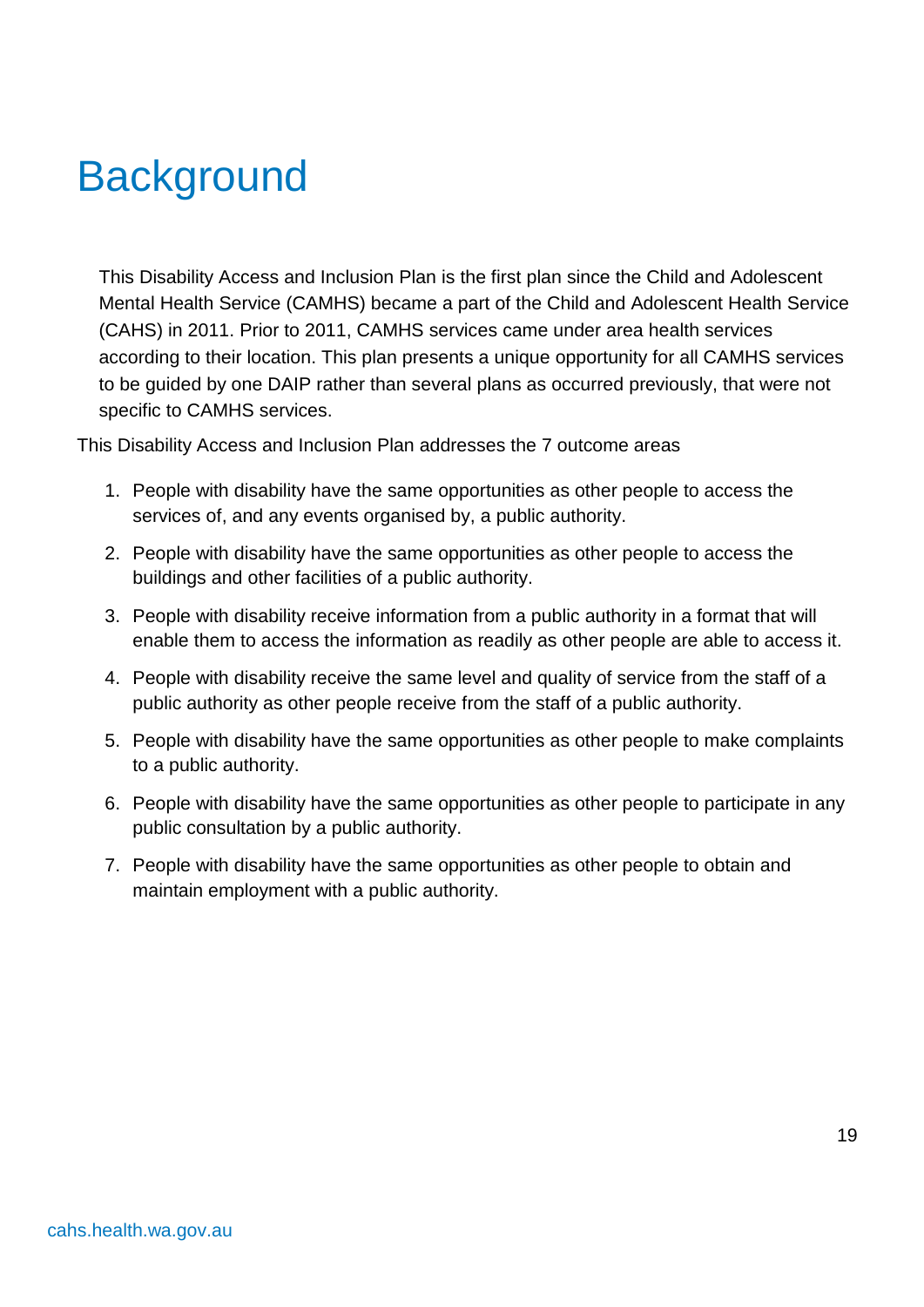## Strategies to Improve Access and Inclusion

Outcome 1: People with disability have the same opportunities as other people to access the services of, and any events organised by Child and Adolescent Mental Health Services.

| <b>Strategy</b>                                                                                                                                                  | <b>Tasks</b>                                                                                                                                                                                                                                                                                                                                                                                                                                                                | <b>Timeline</b>  | Responsibility                                                                                                                                                                 |
|------------------------------------------------------------------------------------------------------------------------------------------------------------------|-----------------------------------------------------------------------------------------------------------------------------------------------------------------------------------------------------------------------------------------------------------------------------------------------------------------------------------------------------------------------------------------------------------------------------------------------------------------------------|------------------|--------------------------------------------------------------------------------------------------------------------------------------------------------------------------------|
| Ensure all CAMHS services and any events<br>organized by CAMHS address issues of<br>access for consumers, carers and members<br>of the public with disabilities. | Promote the use of the Disability Service<br>$\bullet$<br><b>Commission's Accessible Events checklist</b><br>when planning all CAMHS community events<br>If necessary modify for CAMHS purposes and<br>circulate to managers                                                                                                                                                                                                                                                | Ongoing          | Directors;<br>Service<br>Managers and<br>Team Leaders.                                                                                                                         |
| Incorporate the CAMHS DAIP into CAMHS<br><b>Quality Action Plan (QAP)</b>                                                                                        | Monitor QAP at monthly CAMHS Executive<br>$\bullet$<br>Governance meetings<br>Allocate provisions within local budgets finance<br>local improvements to ensure disability access<br>to all CAMHS sites.                                                                                                                                                                                                                                                                     | $2017 -$<br>2021 | <b>CAMHS</b><br>Executive                                                                                                                                                      |
| Establish governance for Disability Access<br>and Inclusion Plans strategies and tasks to<br>be implemented.                                                     | Include DAIP as one of the roles and<br>responsibilities in the Terms of Reference of the<br><b>CAMHS Diversity Responsiveness Working Group</b><br>(DRWG)<br>The DRWG to include DAIP as a standing agenda<br>$\bullet$<br>item to plan, progress and monitor the necessary<br>strategies and tasks.<br>Appoint a DAIP coordinator/champion with the<br>DRWG, or nominate an officer(s), with the<br>responsibility to oversee the progression of the<br><b>CAMHS DAIP</b> | $2017 -$<br>2021 | <b>CAMHS</b><br>Executive<br>Sponsor for<br><b>NSMHS</b><br><b>Diversity</b><br>Responsiveness;<br><b>Diversity</b><br><b>Responsiveness</b><br><b>Working Group</b><br>(DRWG) |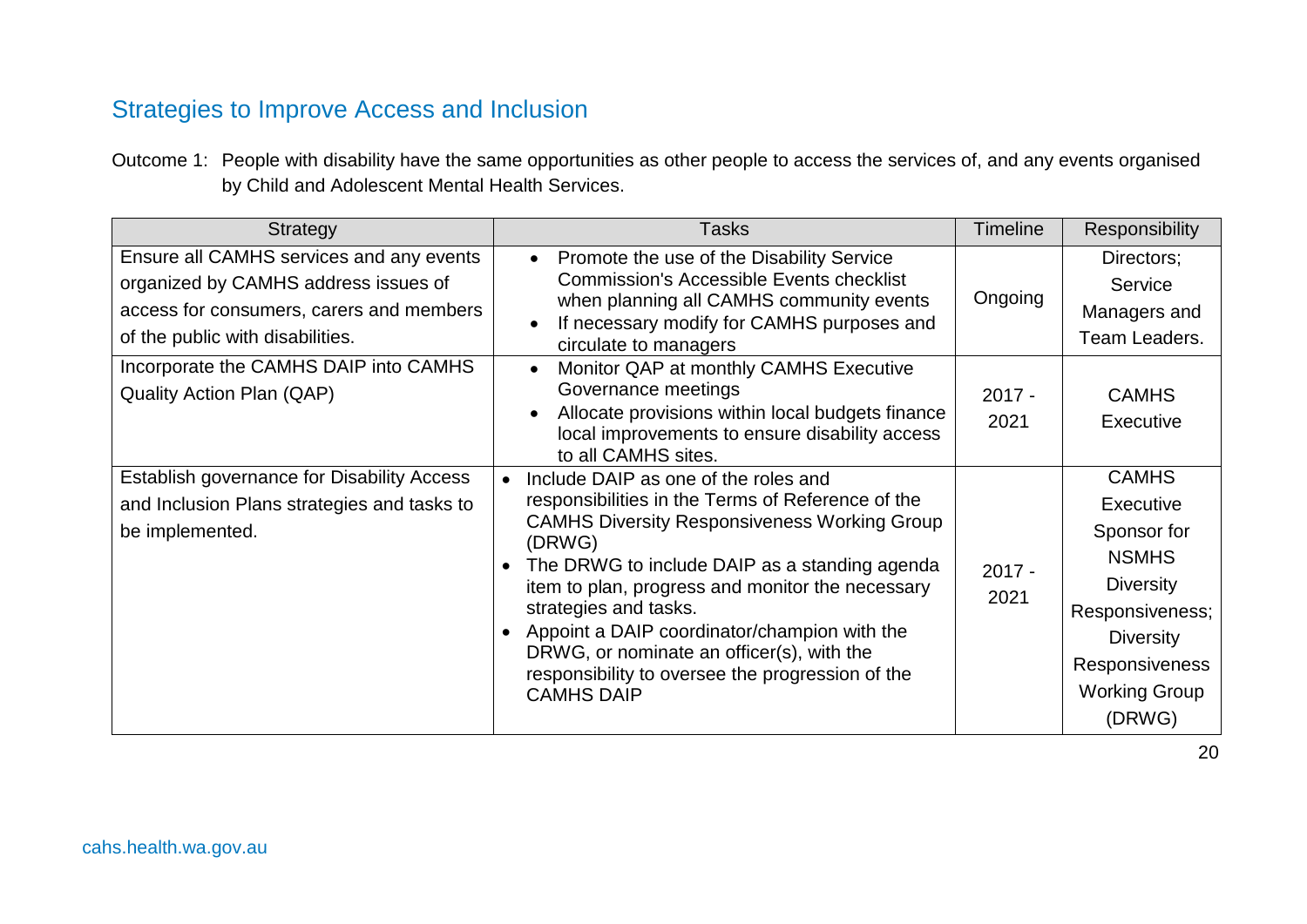| Ensure CAMHS staff are aware of the<br>relevant requirements of the Disability | Include and promote DAIP and relevant<br>$\bullet$<br>information in the induction and orientation                                               |          |                       |
|--------------------------------------------------------------------------------|--------------------------------------------------------------------------------------------------------------------------------------------------|----------|-----------------------|
| Services legislation.                                                          | process for new staff including utilising the                                                                                                    |          | <b>CAMHS</b>          |
|                                                                                | Disability Service Commission's training                                                                                                         |          | Education &           |
|                                                                                | resources.                                                                                                                                       |          | Training              |
|                                                                                | Review customer service training resources for<br>$\bullet$                                                                                      |          | Coordinator           |
|                                                                                | <b>CAMHS Ward Clerks and CAMHS Clerical and</b><br>Reception staff as first contacts for people with<br>disabilities attending CAMHS facilities. | Ongoing  |                       |
|                                                                                | Disseminate the CAMHS DAIP and relevant                                                                                                          |          |                       |
|                                                                                | information to existing staff.                                                                                                                   |          | <b>DRWG</b>           |
|                                                                                | When reviewing JDFs or creating new ones for all<br>positions, ensure there is reference to awareness                                            |          |                       |
|                                                                                | and understanding of the Disability Services Act in                                                                                              |          |                       |
|                                                                                | the selection criteria.                                                                                                                          |          |                       |
| <b>Consult with the Disability Service</b>                                     | Establish a resource kit and checklist which can be                                                                                              | By       |                       |
| Commission and use its resources to assist                                     | distributed to CAMHS managers to address the<br>relevant Outcome standards when reviewing                                                        | December | <b>DRWG</b>           |
| the implementation of the CAMHS DAIP.                                          | existing services and events, and developing new                                                                                                 | 2016     |                       |
|                                                                                | services and events.                                                                                                                             |          |                       |
| Monitor and develop CAMHS policies taking                                      | Ensure the development and review of operational                                                                                                 |          | <b>Director</b>       |
| into account the needs of people with                                          | policies in CAMHS take into consideration the                                                                                                    | $2017 -$ | Specialised           |
| disabilities.                                                                  | needs of people with disabilities.                                                                                                               | 2021     | Services; Policy      |
|                                                                                |                                                                                                                                                  |          | and Procedures        |
|                                                                                |                                                                                                                                                  |          | <b>Steering Group</b> |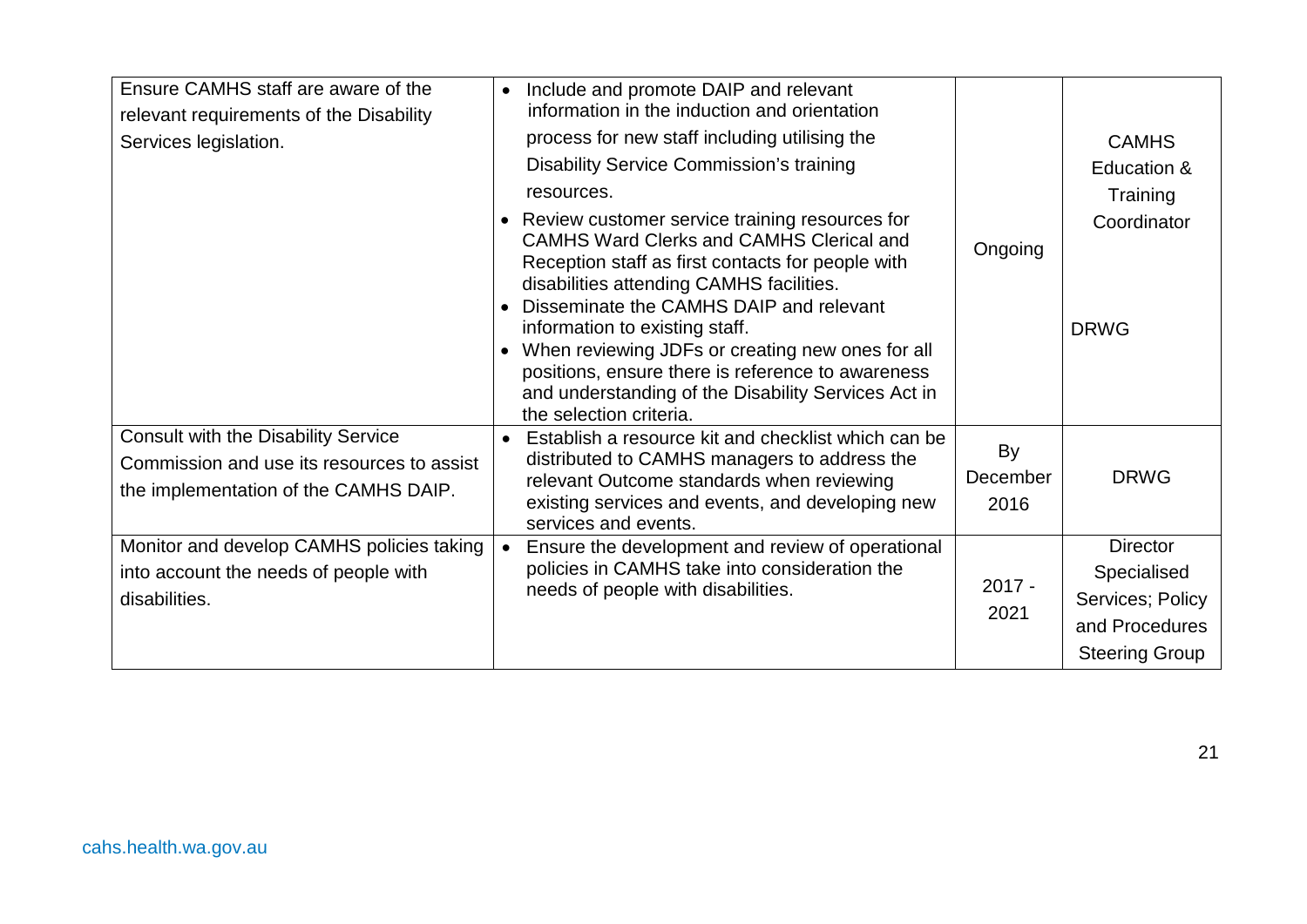Outcome 2: People with disability have the same opportunities as other people to access the buildings and other facilities of Child and Adolescent Mental Health Services.

| Strategy                                                                                                                                                                                                                                                                                                                                                                                                                                                                                                                                                                                                    | <b>Tasks</b>                                                                                                                                                                                                                                                                                                                                                                                                                                                                                                                                                                                 | <b>Timeline</b>                                                      | Responsibility                                                                                                                                                             |
|-------------------------------------------------------------------------------------------------------------------------------------------------------------------------------------------------------------------------------------------------------------------------------------------------------------------------------------------------------------------------------------------------------------------------------------------------------------------------------------------------------------------------------------------------------------------------------------------------------------|----------------------------------------------------------------------------------------------------------------------------------------------------------------------------------------------------------------------------------------------------------------------------------------------------------------------------------------------------------------------------------------------------------------------------------------------------------------------------------------------------------------------------------------------------------------------------------------------|----------------------------------------------------------------------|----------------------------------------------------------------------------------------------------------------------------------------------------------------------------|
| • Ensure all new and future<br>redevelopments and works on or to<br>buildings and facilities comply with the<br>access requirements of the<br><b>Disability Services Act 1993</b><br><b>Disability Discrimination Act</b><br>$\circ$<br>(DDA)<br><b>Building Codes Australia (BCA)</b><br>$\circ$<br><b>Commonwealth Disability</b><br>$\circ$<br><b>Discrimination Act 1992</b><br>Human Rights and Equal<br><b>Opportunities Commission</b><br>Advisory Notes on Access to<br><b>Premises</b><br>WA DoH Policy and Guidelines<br>$\circ$<br>NSMHS #1.7, #1.10<br>$\circ$<br>NSQHS #1.17, #1.18<br>$\circ$ | Ensure access is considered by any design team<br>$\bullet$<br>throughout the planning, budgeting, and<br>construction phases of any new or existing<br>facilities<br>Review status of recommendations from previous<br>DAIP audits of CAMHS facilities, or commission<br>new DAIP audits, with particular focus on:<br><b>External Access</b><br>$\Omega$<br><b>Internal Access</b><br>$\Omega$<br><b>Toilets</b><br>$\circ$<br><b>Telephones</b><br>$\circ$<br>Parking (ie. ACROD)<br>$\circ$<br>Signage<br>$\circ$<br>Where ACROD parking is available, ensure<br>compliance with its use | 2017-2021<br>$2017 - 2021$<br><b>Review Dec</b><br>2016<br>2017-2021 | <b>CAMHS</b><br>Executive<br>Service<br>Managers;<br><b>CAMHS FBO</b><br>Service<br>Managers;<br><b>Directors</b><br>Service<br>Managers;<br><b>Directors</b><br>All staff |
| Ensure future premises leased by<br>CAMHS comply with the legislative<br>requirements and building codes and<br>guidelines.                                                                                                                                                                                                                                                                                                                                                                                                                                                                                 | Ensure lease agreements contain details<br>$\bullet$<br>demonstrating premises provide appropriate<br>access, where practicable.                                                                                                                                                                                                                                                                                                                                                                                                                                                             |                                                                      |                                                                                                                                                                            |
| Provide information regarding<br>$\bullet$<br>accessibility of buildings and facilities<br>to people with disabilities.                                                                                                                                                                                                                                                                                                                                                                                                                                                                                     | Ensure appropriate signage for disability<br>access services (e.g. ACROD parking,<br>ramps, toilets).                                                                                                                                                                                                                                                                                                                                                                                                                                                                                        |                                                                      |                                                                                                                                                                            |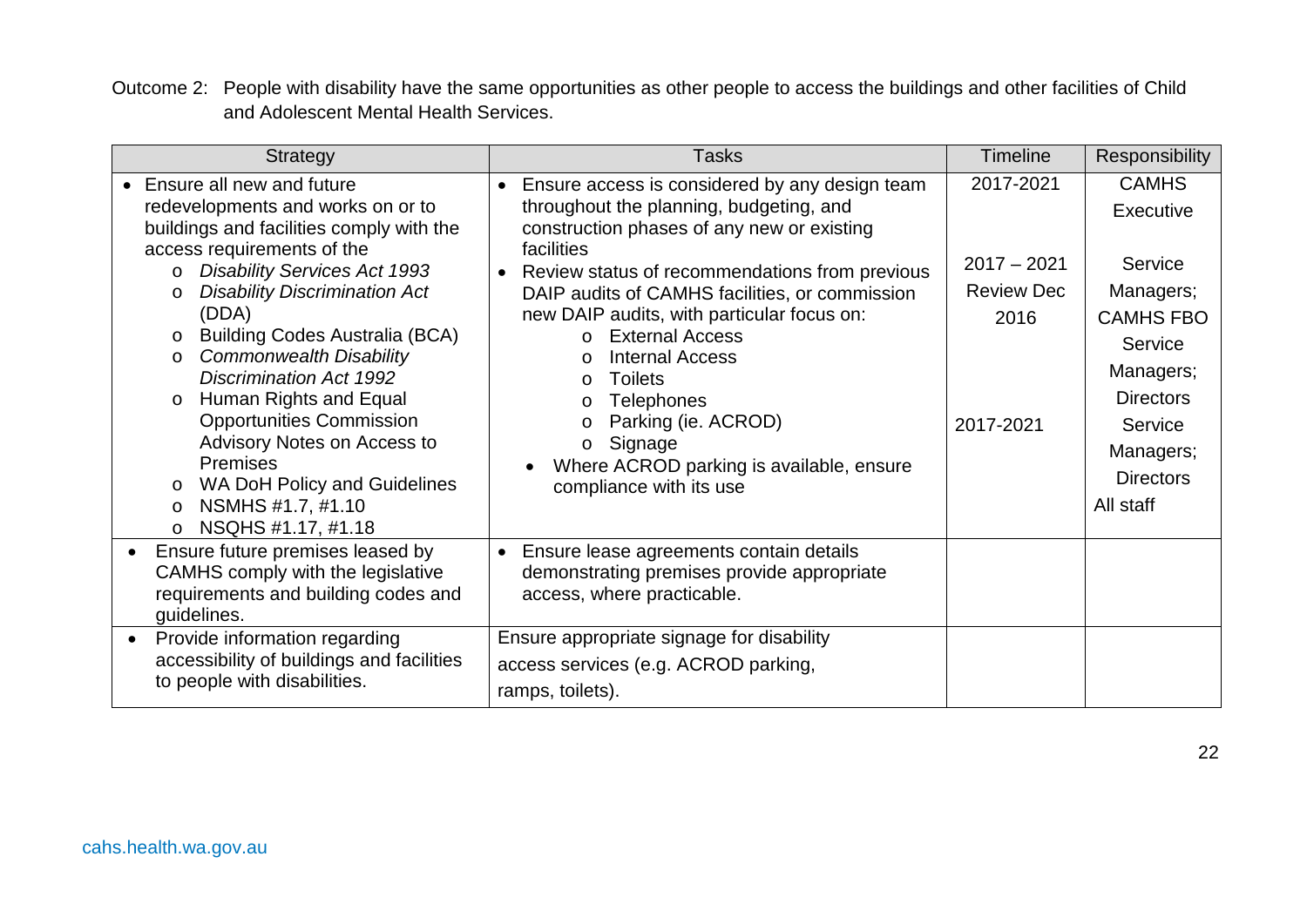Outcome 3: People with disability receive information from Child and Adolescent Mental Health Services in a format that will enable them to access the information as readily as other people are able to access it.

| Strategy                                    | Tasks                                                | Timeline         | Responsibility |
|---------------------------------------------|------------------------------------------------------|------------------|----------------|
| All CAMHS Service pamphlets and             | Audit all Area wide pamphlets to assess against      | <b>July 2017</b> | <b>CAMHS</b>   |
| information will be accessible where        | disability access minimum standards.                 |                  | Executive      |
| possible in multiple communication formats. |                                                      |                  |                |
|                                             | Review departmental specific information provided to |                  |                |
|                                             | patients in accordance with the DoH Access to        |                  |                |
|                                             | information Policy.                                  |                  |                |
| Review Web accessibility according to the   | Conduct an audit of the current CAMHS website using  | <b>July 2017</b> | <b>CAMHS</b>   |
| Web Content Accessibility Guidelines        | the Web Content Accessibility Guidelines (WCAG) 2.0. |                  | Executiive     |
| (WCAG) 2.0                                  |                                                      |                  |                |

Outcome 4: People with disability receive the same level and quality of service from the staff of Child and Adolescent Mental Health Services as other people receive from the staff of the Health Service.

| Strategy                                                                                                                                                                                                                                                                                               | Tasks                                                                                                                                                                                                                                                                                                                                                                                                  | Timeline | Responsibility |
|--------------------------------------------------------------------------------------------------------------------------------------------------------------------------------------------------------------------------------------------------------------------------------------------------------|--------------------------------------------------------------------------------------------------------------------------------------------------------------------------------------------------------------------------------------------------------------------------------------------------------------------------------------------------------------------------------------------------------|----------|----------------|
| Ensure consumers, carers and members of<br>the public who have difficulty speaking,<br>hearing, understanding, seeing and/or<br>reading are not disadvantaged throughout<br>the continuum of care, including when<br>obtaining information on rights and<br>responsibilities and participating in care | Specific communication requirements for clients<br>$\bullet$<br>are to be accessed and communicated to staff<br>prior to commencement of any mental health<br>care.<br>Display "Better Hearing" cards and interpreter<br>$\bullet$<br>information at reception desks.<br>Advise all staff involved in the client's care of the<br>availability of language (including AUSLAN or<br>sign) interpreters. | Ongoing  |                |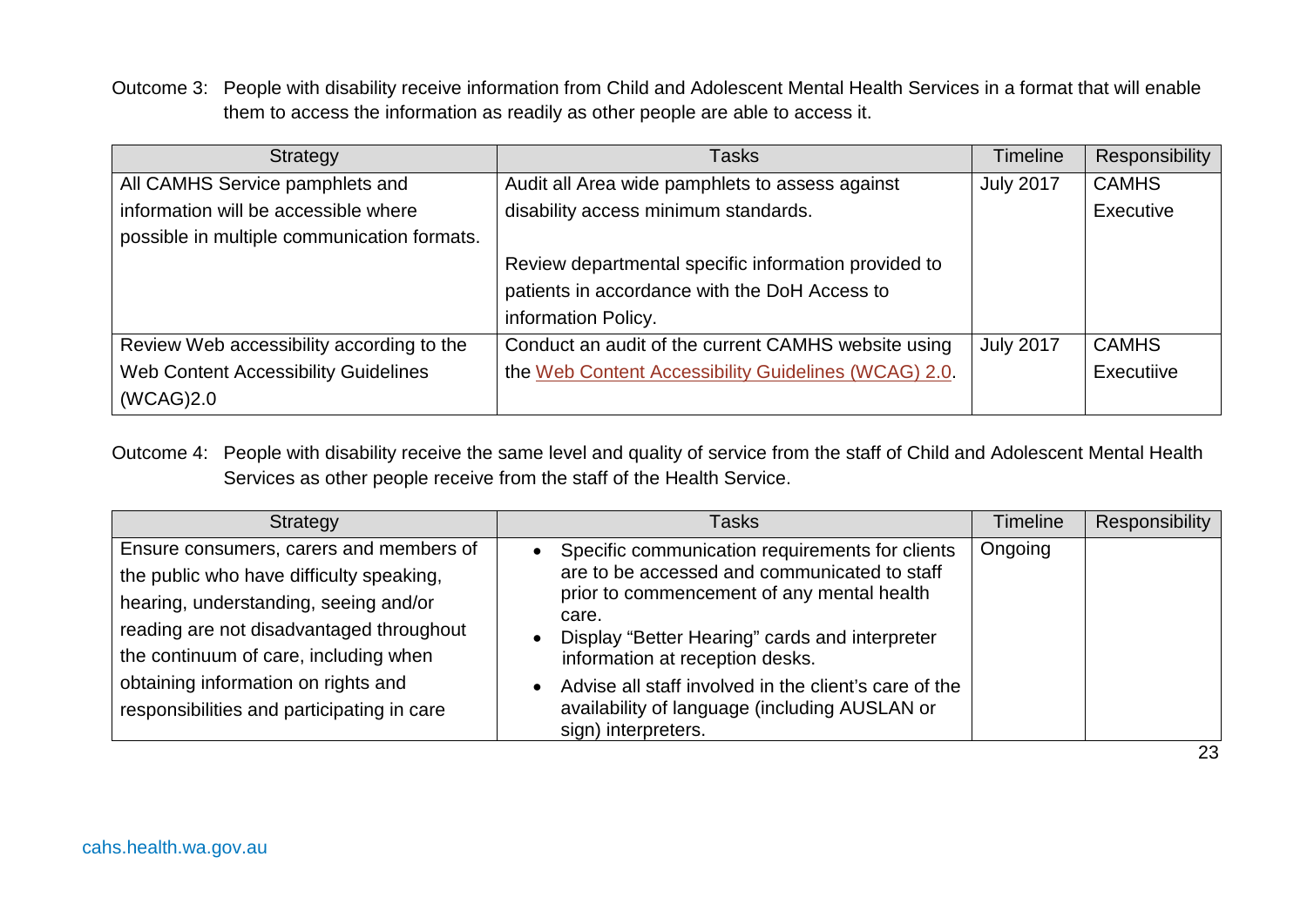| planning, discharge planning.                                                      | Inform all staff of the process to obtain<br>interpreters.                                                                                                                                                                                                                                                   |           |                            |
|------------------------------------------------------------------------------------|--------------------------------------------------------------------------------------------------------------------------------------------------------------------------------------------------------------------------------------------------------------------------------------------------------------|-----------|----------------------------|
| Ensure that communication aids are<br>available where required.                    | Consider providing access to volume controlled<br>telephone, TTY (telephone typewriter) or the<br>Australian Communication Exchange National<br>Relay Service, large button telephone, audio<br>loops and video captioning.<br>Where appropriate, develop a process to<br>access and use communication aids. |           |                            |
| Monitor the satisfaction rate of people with<br>disabilities, with CAMHS services. | Develop surveys or questionnaires and/or others<br>methods to obtain feedback from people with<br>disabilities<br>Analyse ESQs for specific information                                                                                                                                                      | 2017-2021 | Service<br><b>Managers</b> |

#### Outcome 5: People with disability have the same opportunities as other people to make complaints to Child and Adolescent Mental Health Services.

| Strategy                                                                     | <b>Tasks</b>                                                                                                                                                                                                                                                  | <b>Timeline</b> | Responsibility             |
|------------------------------------------------------------------------------|---------------------------------------------------------------------------------------------------------------------------------------------------------------------------------------------------------------------------------------------------------------|-----------------|----------------------------|
| Improve feedback from people with a<br>disability.                           | Ensure all patient feedback posters and forms<br>include the ability to access the documents in<br>various formats, including interpreters.<br>Develop surveys or questionnaires and/or others<br>methods to obtain feedback from people with<br>disabilities | 2017-2021       | Service<br>Managers        |
| Promote the acceptance of verbal<br>complaints and advocacy role of staff to | Provide education on effective feedback<br>processes to all staff, promoting acceptance of                                                                                                                                                                    | Ongoing         | Service<br><b>Managers</b> |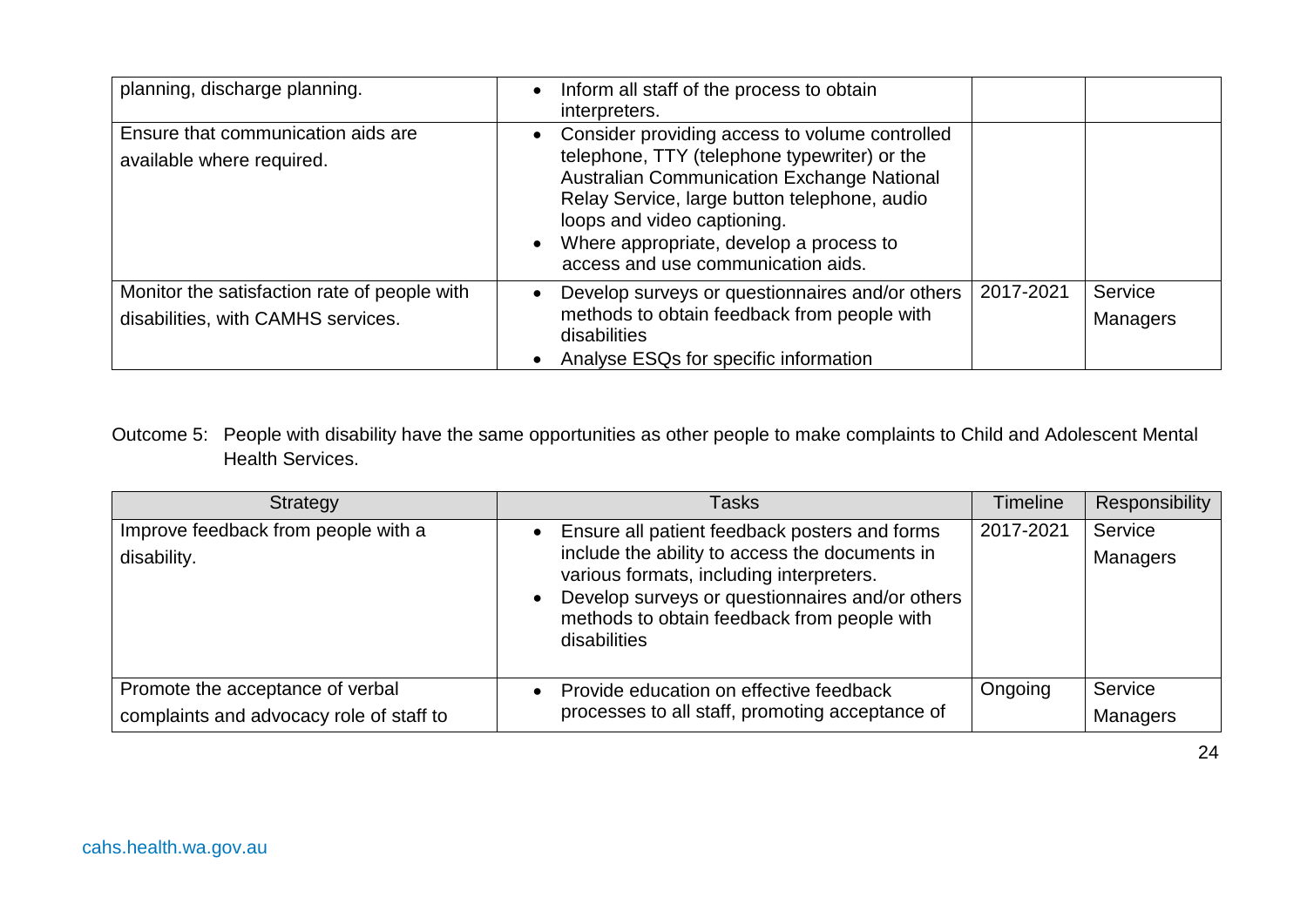| assist in recording & managing            | verbal complaints.                                   |         |              |
|-------------------------------------------|------------------------------------------------------|---------|--------------|
| complaints for consumers.                 |                                                      |         |              |
| Improve the monitoring of feedback from   | Review systems to monitor and identify trends in     | Ongoing | <b>CAMHS</b> |
| the Mental Health Advocacy Service and    | relation to complaints regarding access received via |         | Executive    |
| from the Health and Disability Complaints | the Mental Health Advocacy Service and the Health    |         |              |
| Office.                                   | and Disability Complaints Office.                    |         |              |

Outcome 6: People with disability have the same opportunities as other people to participate in any public consultation by Child and Adolescent Mental Health Services.

| Strategy                                                 | Tasks                                                    | Timeline | <b>Responsibility</b> |
|----------------------------------------------------------|----------------------------------------------------------|----------|-----------------------|
| Ensure people with disabilities can                      | Develop and endorse a standardised statement for         |          |                       |
| participate in CAMHS advertised public<br>consultations. | Access requirements on all invitations for consultation. |          |                       |
|                                                          | Selection of external venues to meet disability access   |          |                       |
|                                                          | and inclusion requirements.                              |          |                       |
| Directly consult with and invite participation           | Promote invitation, access and inclusion to people with  |          |                       |
| with people with disabilities.                           | disabilities on committees and for consultation.         |          |                       |
|                                                          | Identify stakeholders, seeking participation in CAMHS    |          |                       |
|                                                          | committees and forums.                                   |          |                       |

Outcome 7: People with disability have the same opportunities as other people to obtain and maintain employment with a public authority.

25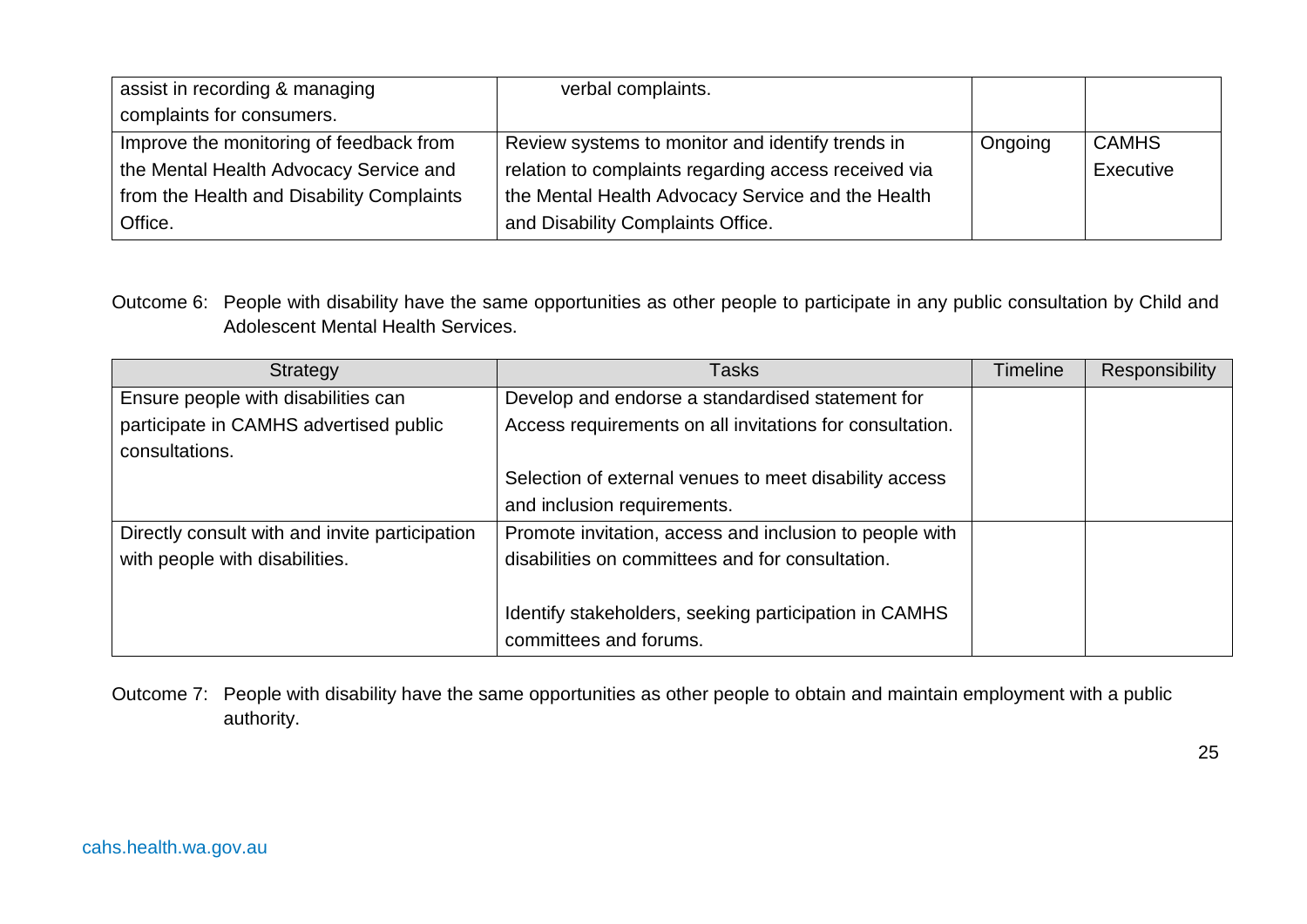| Strategy                                                                                                                                                                                                                                                                                                                                                                                       | Tasks                                                                                                                                                                                                                                                                                                                                                                                                                                                                                                                               | Timeline | <b>Responsibility</b> |
|------------------------------------------------------------------------------------------------------------------------------------------------------------------------------------------------------------------------------------------------------------------------------------------------------------------------------------------------------------------------------------------------|-------------------------------------------------------------------------------------------------------------------------------------------------------------------------------------------------------------------------------------------------------------------------------------------------------------------------------------------------------------------------------------------------------------------------------------------------------------------------------------------------------------------------------------|----------|-----------------------|
| Provide people with disabilities<br>equal opportunity to work within the<br>CAMHS workforce in accordance with<br>WA Health Equal Opportunity and<br>Diversity Policy and Plan<br>ii.<br>WA Health Substantive Equality Policy<br>iii. WA Health Recruitment, Selection and<br><b>Appointment Policy and Procedure</b><br>iv. CAHS Equal Opportunity and Diversity<br><b>Management Policy</b> | Promote and adhere to the Government's Diversity<br>Improvement plan including the Disability<br>Employment Strategy, and the CAHS Equal<br>Opportunity and Diversity Management policy to<br>achieve equality in the employment opportunities<br>for people with disabilities.<br>JDFs include a section on knowledge and<br>application of the Disability Services Act.<br><b>Employment Services recruitment documentation</b><br>contains a statement that CAHS is an EEO<br>employer.<br>All new staff complete an EEO survey. |          |                       |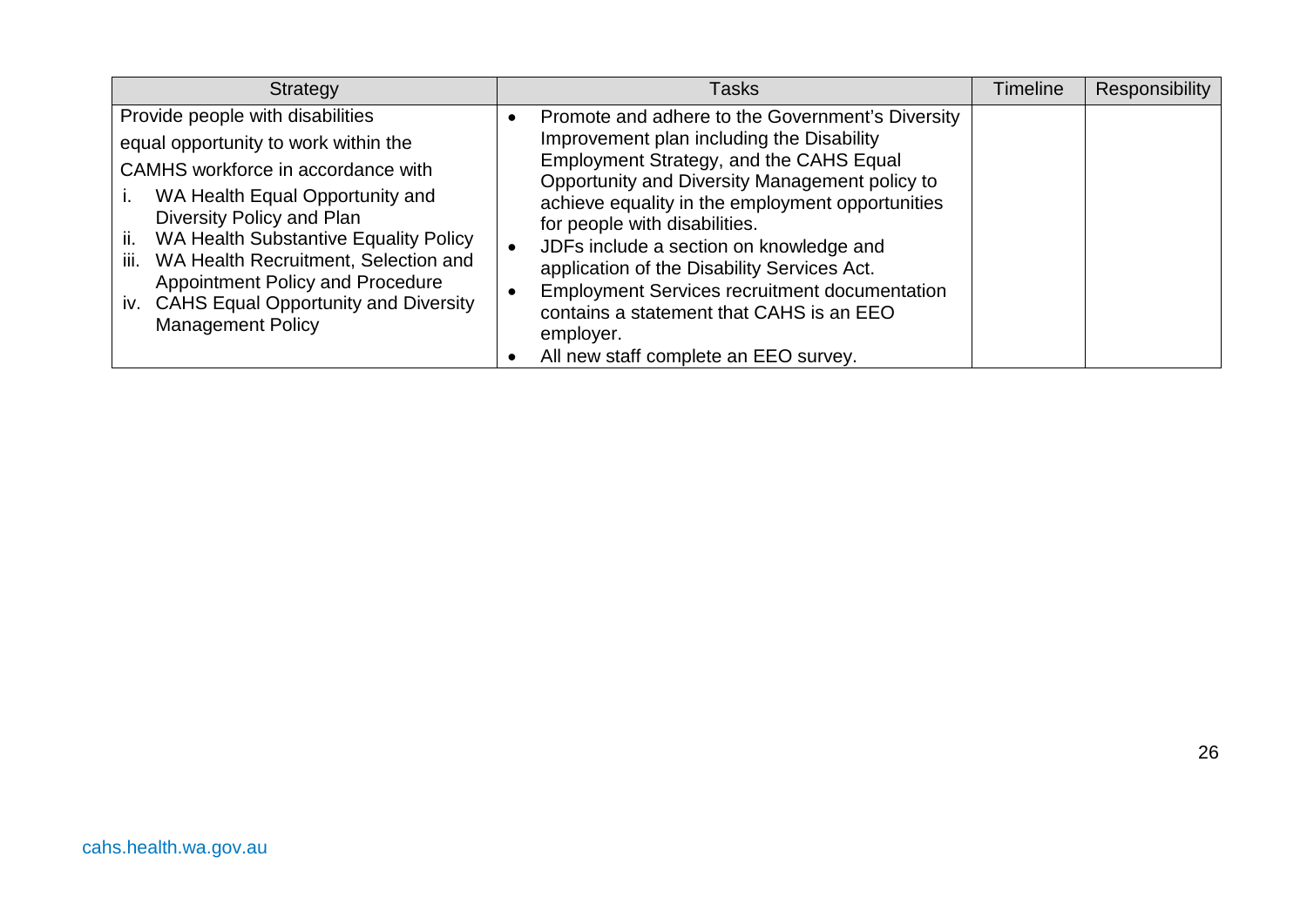## <span id="page-26-0"></span>Appendix 4 – CACH DAIP

# Child and Adolescent Community Health

Disability Access and Inclusion Plan 2016-2021

Strategies to Improve Access and Inclusion

July 2016 - June 2021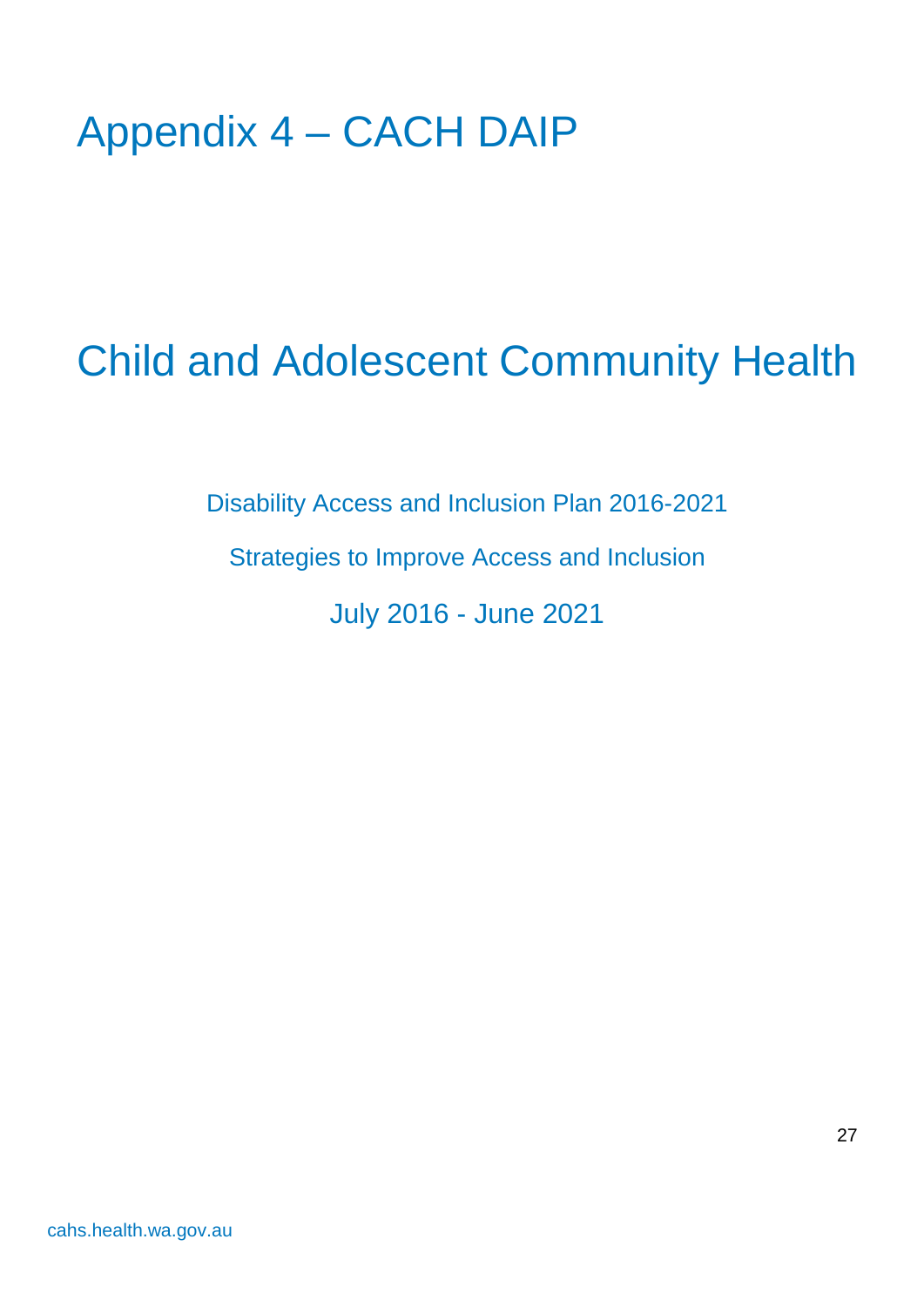## Table of Contents

Outcome One: People with disabilities have the same opportunities as other people to access the services of, and any events organised by Child and Adolescent Community Health. ..................................................................................................................... ...**Error! Bookmark not defined.** Outcome Two: People with disabilities have the same opportunities as other people to access the buildings and other facilities of Child and Adolescent Community Health....... **27** Outcome Three: People with disabilities receive information from Child and Adolescent Community Health in a format that will enable them to access the information as readily as other people are able to access it............................................................................ ........ **28** Outcome Four: People with disabilities receive the same level and quality of service from the staff of Child and Adolescent Community Health as other people receive......... ........ **29** Outcome Five: People with disabilities have the same opportunities as other people to make complaints to Child and Adolescent Community Health. ......................................... ........ **31** Outcome Six: People with disabilities have the same opportunities as other people to participate in any public consultation by Child and Adolescent Community Health ......... **32** Outcome Seven: People with disability have the same opportunities as other people to obtain and maintain employment............................................................................. ...**Error! Bookmark not defined.**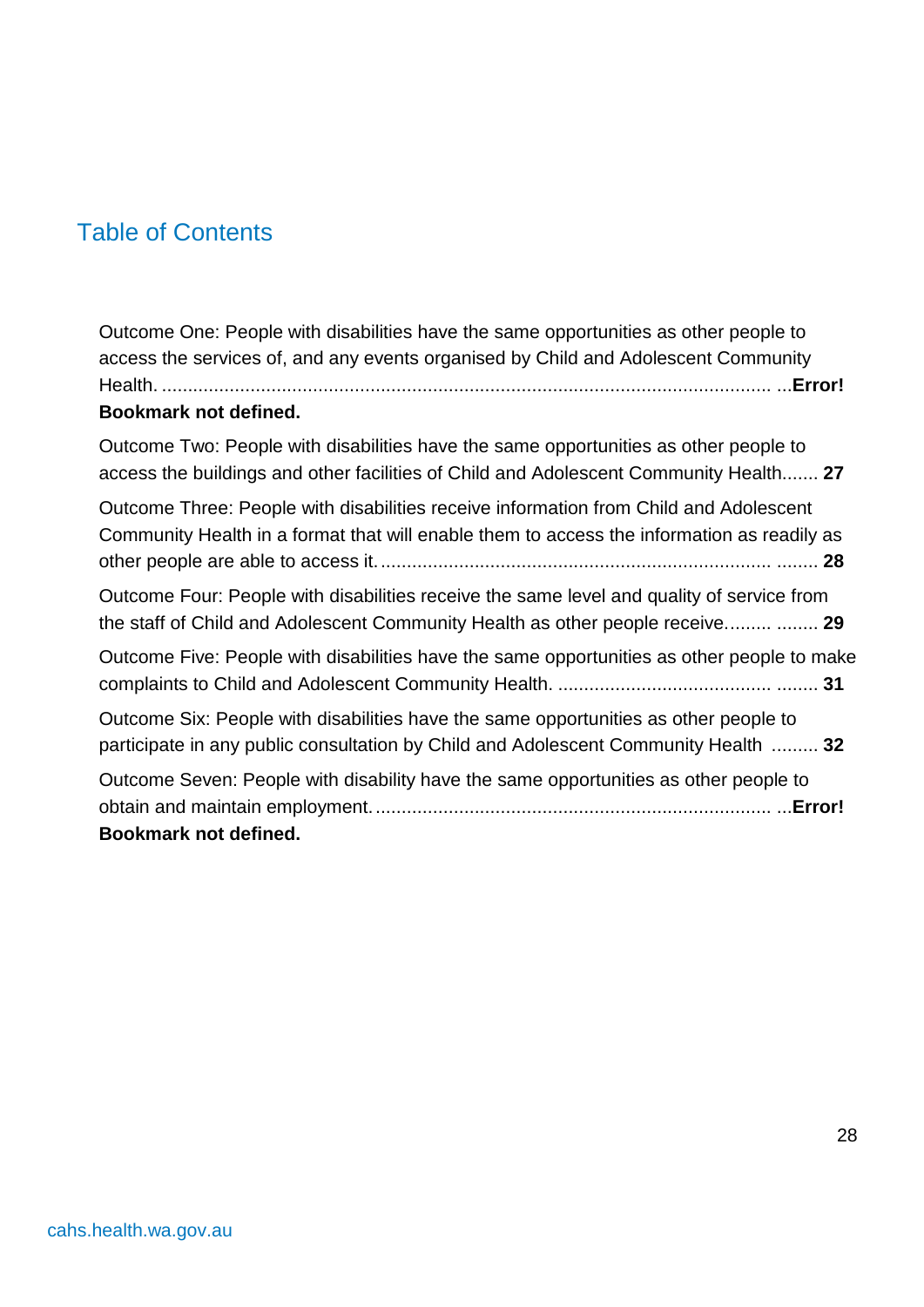Outcome One: People with disability have the same opportunities as other people to access the services of, and any events organised by Child and Adolescent Community Health.

| <b>Strategy</b>                                                                                                                                            | <b>Tasks</b>                                                                                                                                                                                                                                                                                                                                                                      | <b>Task Timeline</b>                 | <b>Responsibility</b>                                                                                                                                                                            |
|------------------------------------------------------------------------------------------------------------------------------------------------------------|-----------------------------------------------------------------------------------------------------------------------------------------------------------------------------------------------------------------------------------------------------------------------------------------------------------------------------------------------------------------------------------|--------------------------------------|--------------------------------------------------------------------------------------------------------------------------------------------------------------------------------------------------|
| Ensure CACH staff are aware of the<br>relevant policies and requirements<br>of the Disability Services Act.<br>NSQHSS: 1.3                                 | Promote DoH Disability Access and<br>Inclusion Policy and CACH's DAIP<br>in the induction process for new<br>staff.<br>All new staff to receive a reference<br>card for inclusion on their ID badge,<br>outlining the process of obtaining<br>information in other formats.<br>Minimum of two updates or features<br>on disability access and inclusion in<br>CACH's communiqués. | December 2016<br>Ongoing<br>Annually | <b>Director Practice Support</b><br>Unit (Learning and<br>Development)<br><b>Director Strategic Issues</b><br>(Business Support)<br><b>Director Strategic Issues</b><br>(Governance and Quality) |
| Ensure that any events organised<br>enable people with disabilities to<br>access them.                                                                     | Promote the use of the Accessible<br>Events Checklist when planning all<br>CACH consumer/community events.                                                                                                                                                                                                                                                                        | Ongoing                              | <b>Director Practice Support</b><br>Unit (Practice<br>Implementation)                                                                                                                            |
| CACH clients are provided with the<br>opportunity to comment on the level<br>of disability access and inclusion<br>within services.<br><b>NSQHSS: 1.20</b> | Promote the inclusion of a<br>mechanism to assist people with<br>disabilities to comment/participate in<br>service evaluation activities.<br>Include appropriate questions about<br>access and inclusion in CACH client<br>satisfaction surveys.                                                                                                                                  | December 2016<br>December 2016       | <b>Director Strategic Issues</b><br>(Governance and Quality)<br><b>Director Strategic Issues</b><br>(Governance and Quality)                                                                     |
| Monitor and develop CACH policies<br>taking into account the needs of<br>people with disabilities.<br>NSQHSS: 1.1                                          | Ensure the development and review<br>of operational policies in CACH<br>takes into consideration the needs of<br>people with disabilities.                                                                                                                                                                                                                                        | Ongoing                              | <b>Director Practice Support</b><br>Unit (Operational Policy)                                                                                                                                    |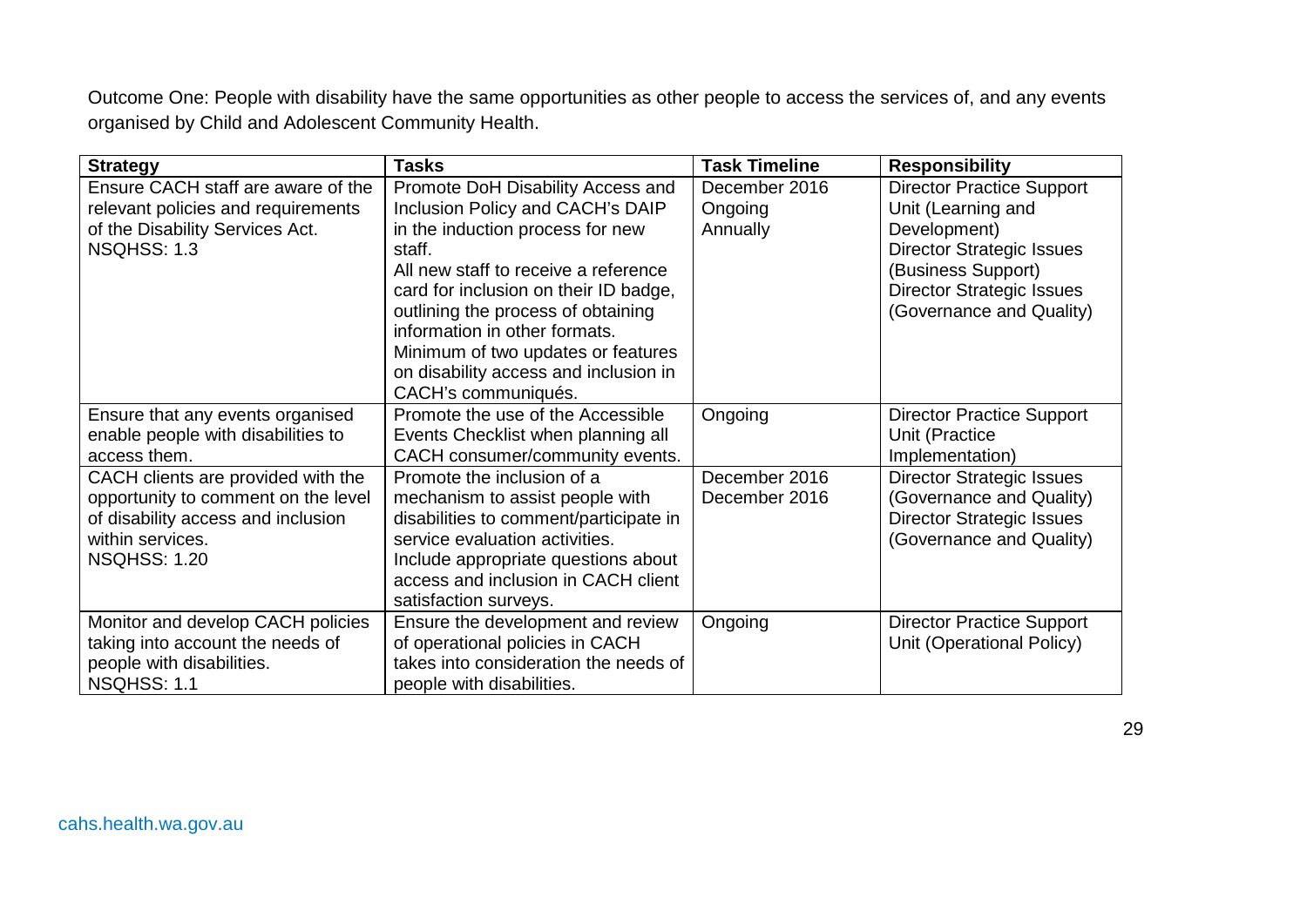Outcome Two: People with disability have the same opportunities as other people to access the buildings and other facilities of Child and Adolescent Community Health.

| <b>Strategy</b>                                                                                            | <b>Tasks</b>                                                                                                                                                                                                                        | <b>Task Timeline</b> | <b>Responsibility</b>                                                                                                          |
|------------------------------------------------------------------------------------------------------------|-------------------------------------------------------------------------------------------------------------------------------------------------------------------------------------------------------------------------------------|----------------------|--------------------------------------------------------------------------------------------------------------------------------|
| New or redevelopment works<br>provide access to people with<br>disabilities.                               | Advocate for the correct application<br>of the Australian Standards for<br>access and mobility and the Building<br>Codes of Australia when new works<br>to buildings and facilities are<br>undertaken under the control of<br>CACH. | Ongoing              | <b>Director Strategic Issues</b><br>(CACH Facilities Manager)                                                                  |
| Future premises leased by CACH<br>are accessible to people with<br>disabilities, where practicable.        | Consider the level of access for<br>people with disabilities when<br>proposing to lease future premises.                                                                                                                            | Ongoing              | <b>Director Strategic Issues</b><br>(CACH Facilities Manager)                                                                  |
| Provide information regarding<br>accessibility of buildings and<br>facilities to people with disabilities. | Promote alternative CACH facilities<br>identified as accessible to clients<br>with disabilities, as appropriate.<br>Ensure appropriate signage for<br>disability access services (e.g.<br>ACROD parking, ramps, toilets).           | Ongoing<br>Ongoing   | <b>Director Strategic Issues</b><br>(CACH Facilities Manager)<br><b>Director Strategic Issues</b><br>(CACH Facilities Manager) |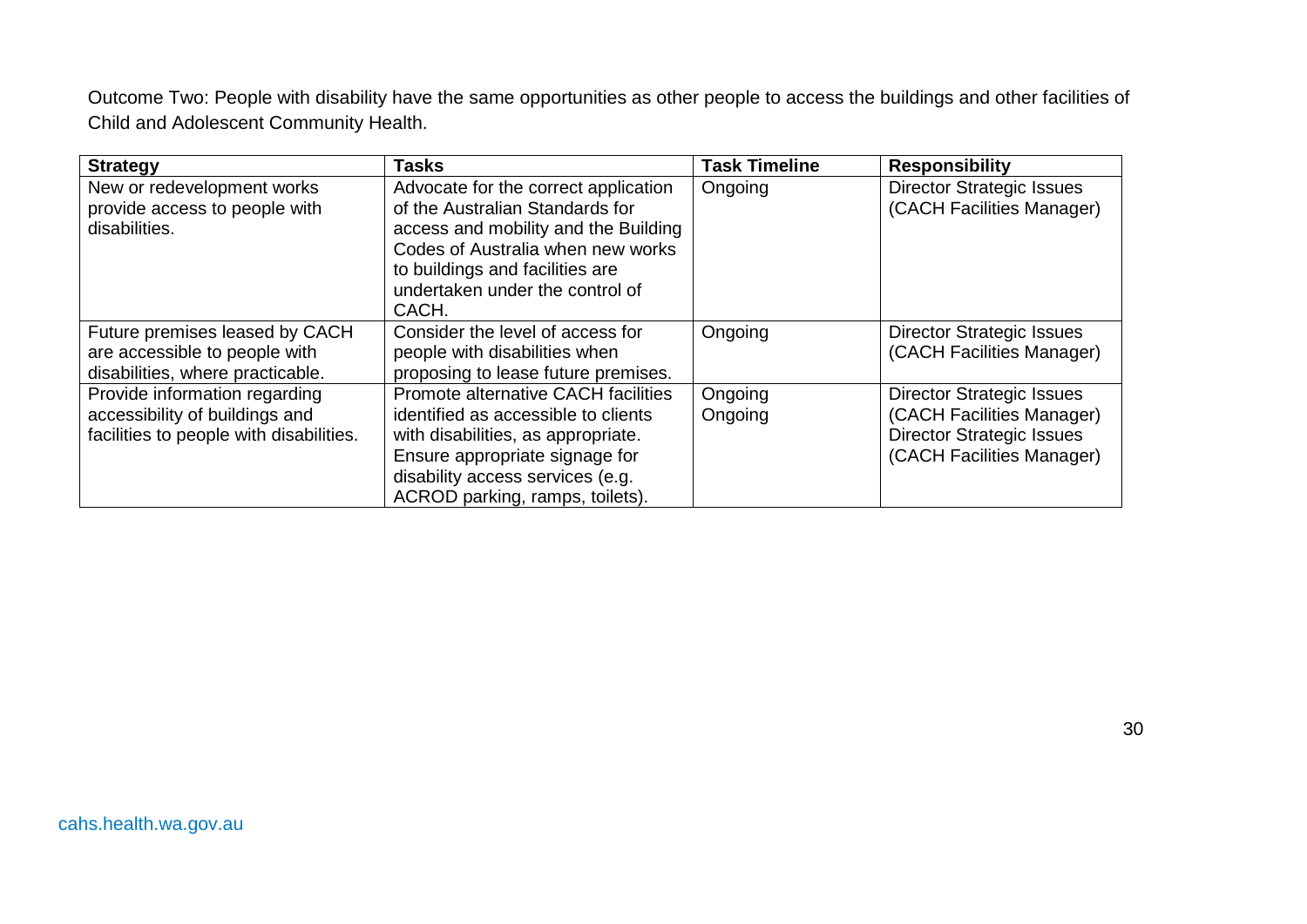Outcome Three: People with disability receive information from Child and Adolescent Community Health in a format that will enable them to access the information as readily as other people are able to access it.

| <b>Strategy</b>                       | Tasks                                 | <b>Task Timeline</b> | <b>Responsibility</b>      |
|---------------------------------------|---------------------------------------|----------------------|----------------------------|
| Ensure publications developed by      | Ensure that a statement for staff to  | Ongoing              | Director, Practice Support |
| CACH regarding services, facilities,  | consider the needs of people with     | Ongoing              | Unit (Publications)        |
| customer feedback and health          | disabilities in the development of    | Ongoing              | Director, Practice Support |
| information is in an appropriate      | publications is included in any       | Ongoing              | Unit (Publications)        |
| format to meet the needs of people    | relevant policies and procedures      |                      | Director, Practice Support |
| with disabilities, where practicable. | pertaining to CACH staff.             |                      | Unit (Publications)        |
| NSQHSS: 2.4                           | CACH printed publications to include  |                      | Director, Practice Support |
|                                       | the statement "This document can      |                      | Unit (Publications)        |
|                                       | be made available in alternative      |                      |                            |
|                                       | formats on request".                  |                      |                            |
|                                       | Ensure that appropriate CACH          |                      |                            |
|                                       | information is made available in      |                      |                            |
|                                       | alternate formats including large     |                      |                            |
|                                       | font, spoken word cassette, disk and  |                      |                            |
|                                       | Braille upon request.                 |                      |                            |
|                                       | Ensure CACH pages on the CAHS         |                      |                            |
|                                       | website meets the requirements of     |                      |                            |
|                                       | the W3C Web Content Accessibility     |                      |                            |
|                                       | guidelines as outlined in the State   |                      |                            |
|                                       | Government Access Guidelines for      |                      |                            |
|                                       | information, services and facilities. |                      |                            |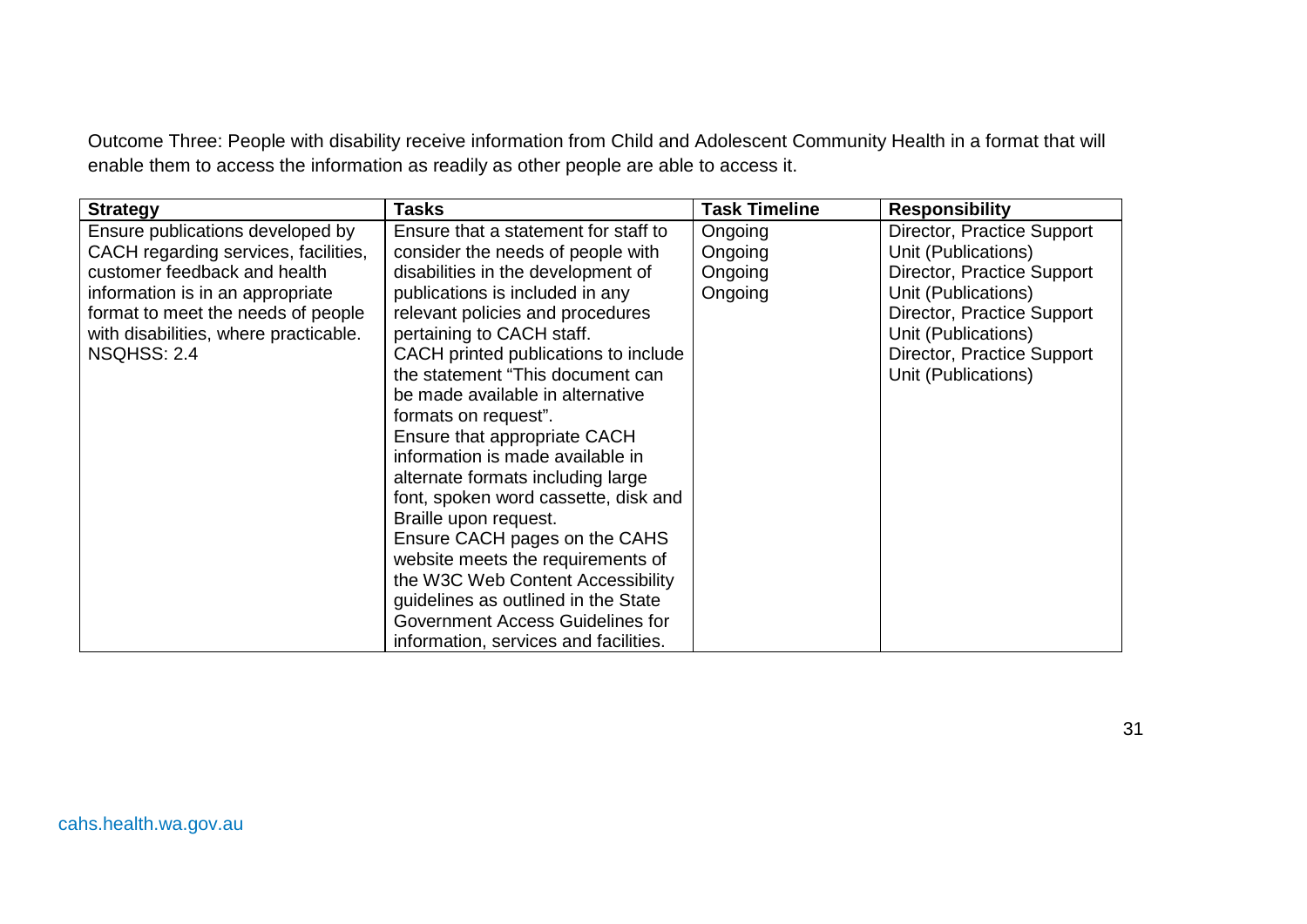| Maintain staff awareness of<br>accessible information needs and<br>how to obtain information in other<br>formats.<br>NSQHSS: 1.3 | Ensure staff are aware of the DoH<br>Disability Access and Inclusion<br>Policy and DSC State Government<br>Access Guidelines for Information,<br>Services and Facilities.<br>All new staff to receive a reference<br>card for inclusion on their ID badge,<br>outlining the process of obtaining<br>information in other formats. | <b>June 2017</b><br>Ongoing | <b>Director Practice Support</b><br>Unit (Learning and<br>Development)<br><b>Director Strategic Issues</b><br>(Business |
|----------------------------------------------------------------------------------------------------------------------------------|-----------------------------------------------------------------------------------------------------------------------------------------------------------------------------------------------------------------------------------------------------------------------------------------------------------------------------------|-----------------------------|-------------------------------------------------------------------------------------------------------------------------|
|----------------------------------------------------------------------------------------------------------------------------------|-----------------------------------------------------------------------------------------------------------------------------------------------------------------------------------------------------------------------------------------------------------------------------------------------------------------------------------|-----------------------------|-------------------------------------------------------------------------------------------------------------------------|

Outcome Four: People with disability receive the same level and quality of service from the staff of Child and Adolescent Community Health as other people receive from the staff of a public authority.

| <b>Strategy</b>                                                        | <b>Tasks</b>                                                                                                                                                                                                                          | <b>Task Timeline</b>        | <b>Responsibility</b>                                                                                                                                                                                       |
|------------------------------------------------------------------------|---------------------------------------------------------------------------------------------------------------------------------------------------------------------------------------------------------------------------------------|-----------------------------|-------------------------------------------------------------------------------------------------------------------------------------------------------------------------------------------------------------|
| Provide disability awareness<br>training for all staff.<br>NSQHSS: 1.4 | Provide information and training on<br>disability and access issues, where<br>appropriate, through:<br>$\Box$ Staff induction/orientation<br>$\Box$ Communiqués<br>$\Box$ Staff Development Days<br>$\Box$ Policy<br>$\Box$ Intranet. | Ongoing<br><b>June 2017</b> | <b>Director Practice Support</b><br>Unit (Learning and<br>Development; Evaluation<br>and Information Team;<br>Operational policy)<br><b>Director Practice Support</b><br>Unit (Learning and<br>Development) |
|                                                                        | Identify and source useful teaching<br>resources for use in disability access<br>and inclusion education.                                                                                                                             |                             |                                                                                                                                                                                                             |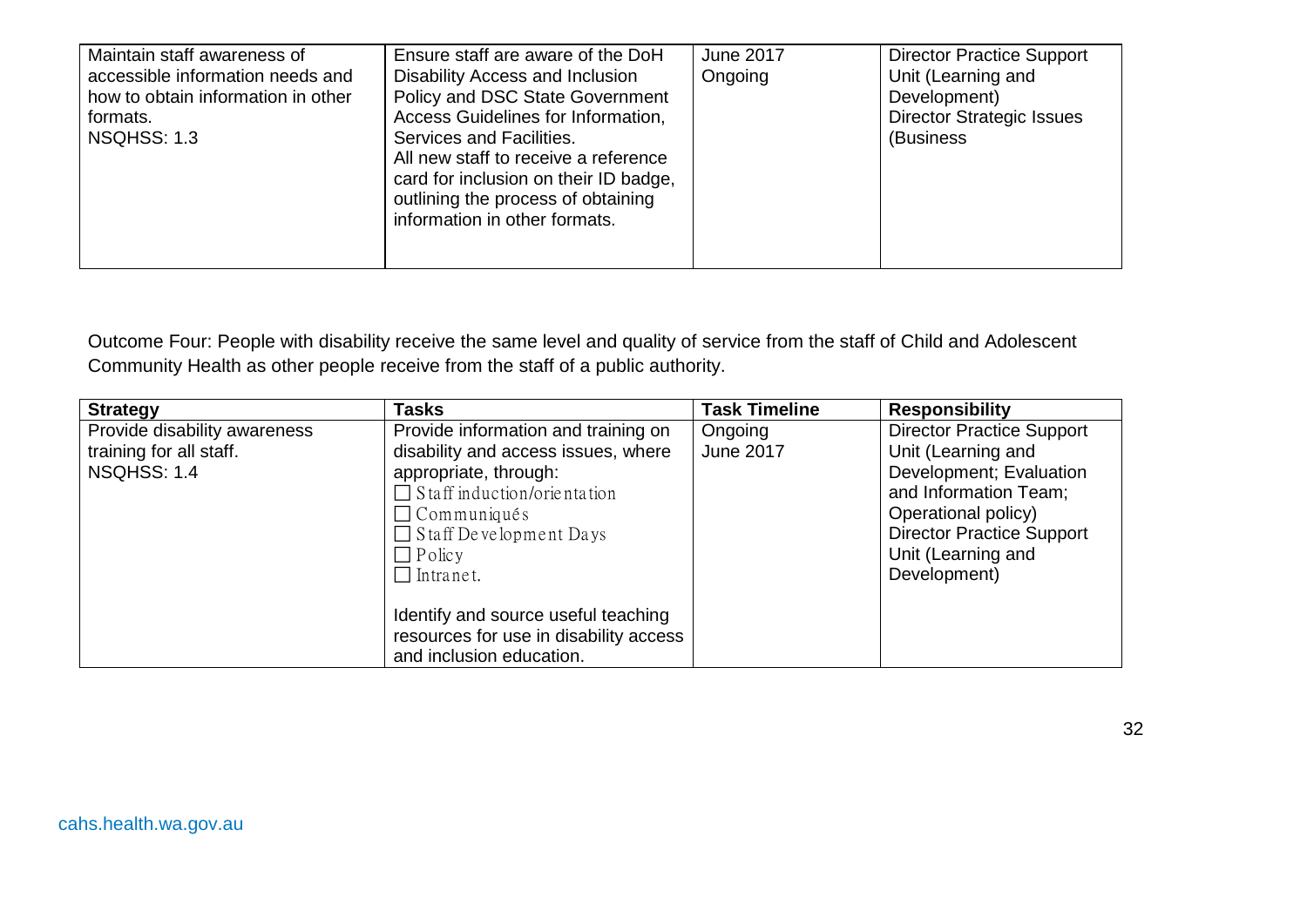| Ensure that people who have<br>difficulty speaking, hearing,<br>understanding, seeing and/or<br>reading are not compromised or<br>disadvantaged throughout the<br>continuum of care, including<br>involvement in care planning and<br>discharge planning, and obtaining<br>information on rights and<br>responsibilities.<br><b>NSQHSS: 1.18</b> | CACH clinical staff to document in<br>client medical records any known<br>communication requirements of the<br>client and/or parent/carer.<br>Referral templates from CACH to be<br>amended to add identification of<br>specific client communication<br>requirements.<br>Ensure that "Better Hearing" cards<br>and interpreter information are<br>available at all client service<br>locations.<br>Ensure staff know how to access the<br>relevant disability communication aid<br>service (eg. AUSLAN interpreters,<br>TTYN) when required by clients. | Ongoing<br>January 2018<br>January 2018<br>October 2017 | <b>Director, Clinical Services</b><br>Community Health; Director,<br><b>Child Development Service</b><br><b>Director, Clinical Services</b><br>Community Health; Director,<br><b>Child Development Service</b><br><b>Director, Clinical Services</b><br>Community Health; Director,<br><b>Child Development Service</b><br><b>Director, Clinical Services</b><br>Community Health; Director,<br><b>Child Development Service</b> |
|--------------------------------------------------------------------------------------------------------------------------------------------------------------------------------------------------------------------------------------------------------------------------------------------------------------------------------------------------|----------------------------------------------------------------------------------------------------------------------------------------------------------------------------------------------------------------------------------------------------------------------------------------------------------------------------------------------------------------------------------------------------------------------------------------------------------------------------------------------------------------------------------------------------------|---------------------------------------------------------|----------------------------------------------------------------------------------------------------------------------------------------------------------------------------------------------------------------------------------------------------------------------------------------------------------------------------------------------------------------------------------------------------------------------------------|
| Include awareness of disability<br>issues in the Job Description Forms<br>(JDF) for managers.<br>NSQHSS: 1.3                                                                                                                                                                                                                                     | Reference to awareness and<br>understanding of the Disability<br>Services Act in the selection criteria<br>for all CACH positions when created<br>or advertised.                                                                                                                                                                                                                                                                                                                                                                                         | <b>June 2017</b>                                        | <b>Human Resources</b>                                                                                                                                                                                                                                                                                                                                                                                                           |
| Monitor the satisfaction rate of<br>people with disabilities, with CACH<br>services.<br><b>NSQHSS: 1.20</b>                                                                                                                                                                                                                                      | Identify specific mechanisms<br>required to obtain feedback from<br>people with disabilities.                                                                                                                                                                                                                                                                                                                                                                                                                                                            | <b>June 2017</b>                                        | <b>Director Strategic Issues</b><br>(Governance and Quality)                                                                                                                                                                                                                                                                                                                                                                     |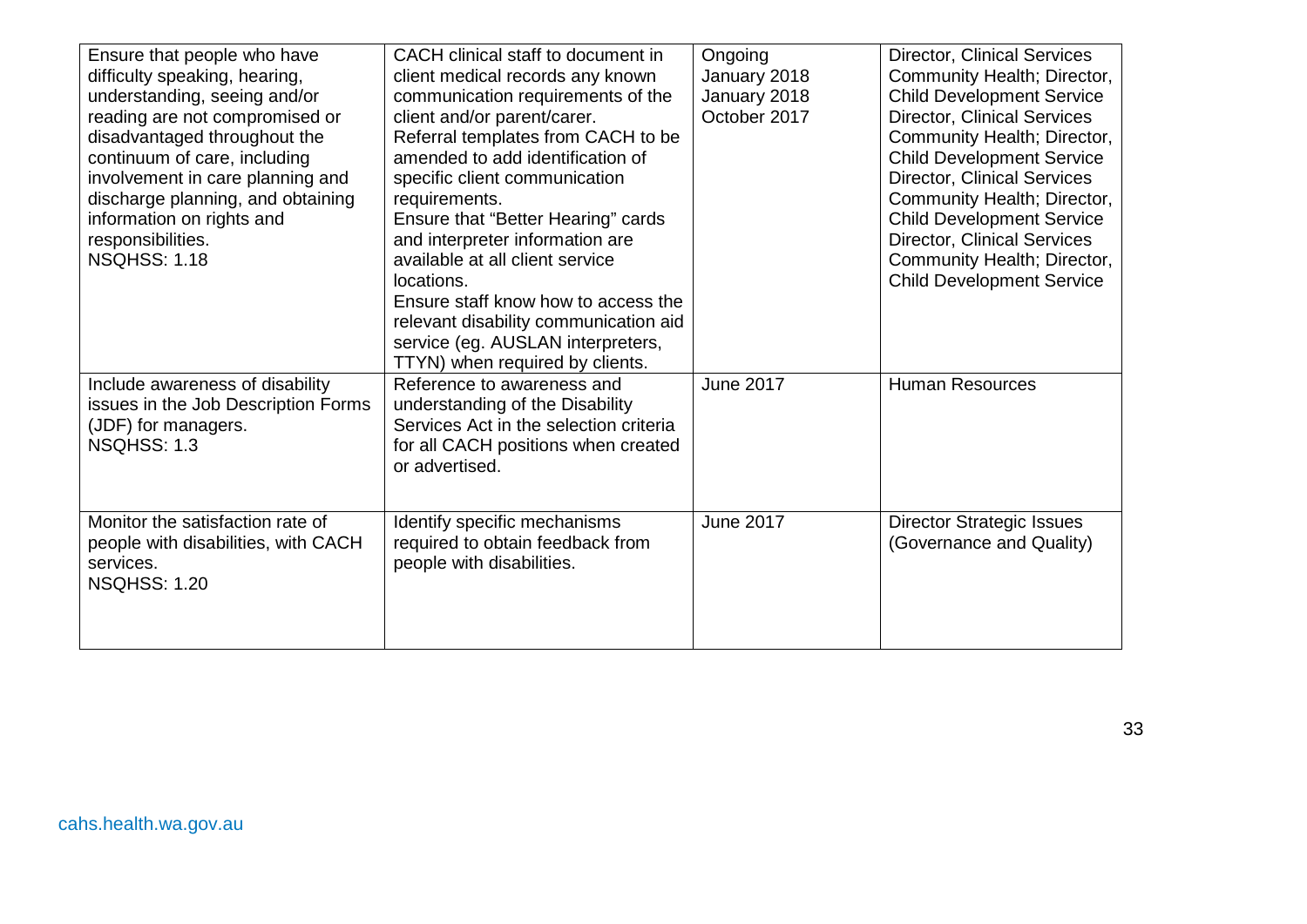Outcome Five: People with disability have the same opportunities as other people to make complaints to Child and Adolescent Community Health.

| <b>Strategy</b>                                                                                                                                         | Tasks                                                                                                                                                                                                                                                                                             | <b>Task Timeline</b>            | <b>Responsibility</b>                                                                                                        |
|---------------------------------------------------------------------------------------------------------------------------------------------------------|---------------------------------------------------------------------------------------------------------------------------------------------------------------------------------------------------------------------------------------------------------------------------------------------------|---------------------------------|------------------------------------------------------------------------------------------------------------------------------|
| CACH provides opportunities for<br>people with disabilities to make<br>complaints and compliments.<br><b>NSQHSS: 1.15</b>                               | Provide CACH Complaints and<br>Compliments feedback form in<br>alternative formats upon request.<br>Staff to be aware of methods to<br>assist people with disabilities to<br>make complaints and compliments<br>(e.g. staff member completes form<br>on behalf of the person with<br>disability). | As required<br><b>June 2017</b> | <b>Director Strategic Issues</b><br>(Governance and Quality)<br><b>Director Strategic Issues</b><br>(Governance and Quality) |
| CACH provides feedback and<br>responds to complaints and<br>compliments received from people<br>with disabilities appropriately.<br><b>NSQHSS: 1.15</b> | Identify any trends or re-occurring<br>issues in complaints and<br>compliments received related to<br>disability access and inclusion and<br>develop appropriate strategies to<br>address.                                                                                                        | Monthly                         | <b>Executive Director (CACH)</b><br>Governance Committee)                                                                    |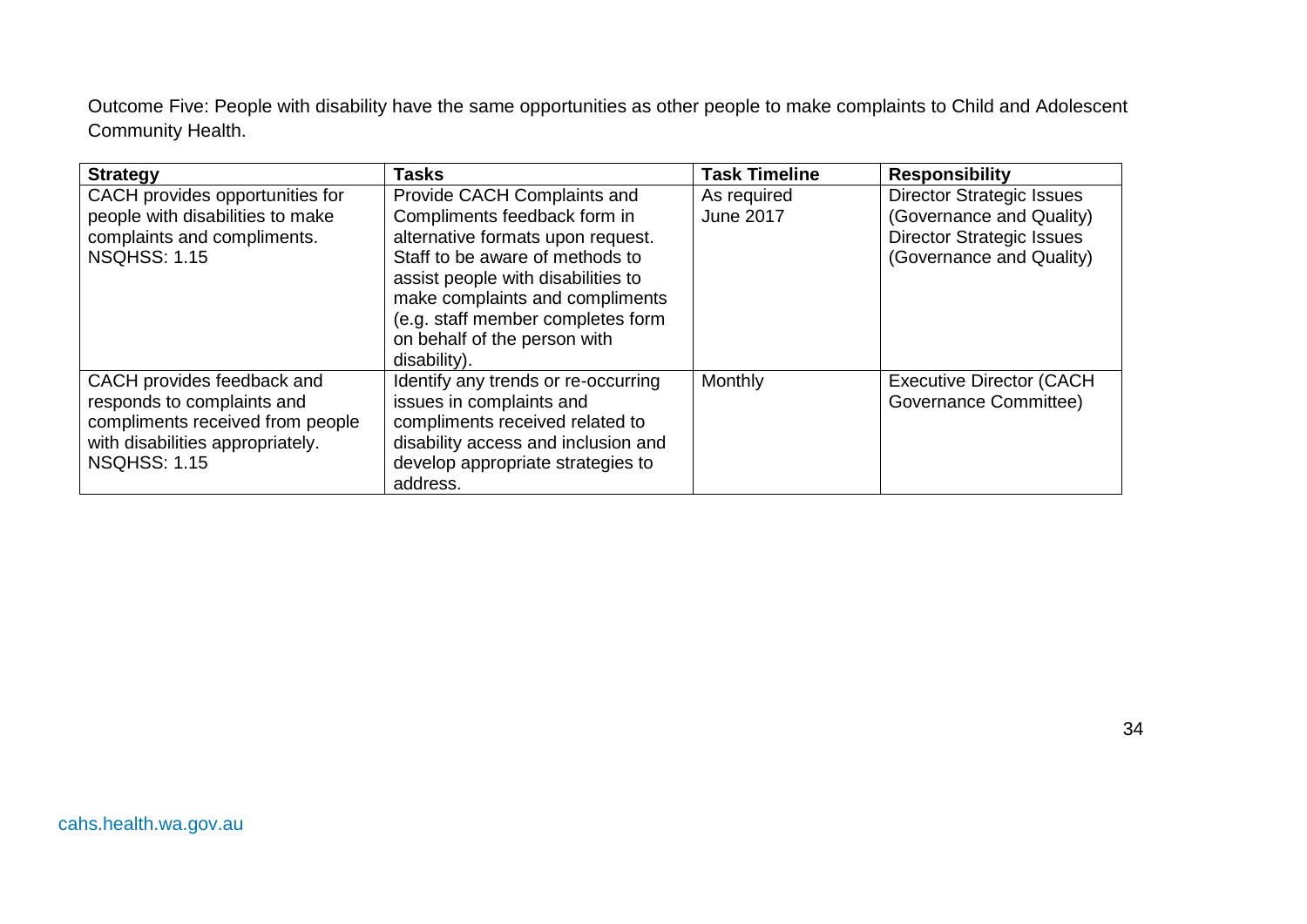Outcome Six: People with disability have the same opportunities as other people to participate in any public consultation by Child and Adolescent Community Health.

| <b>Strategy</b>                                                                                                                                       | Tasks                                                                                                                                                                                                                                                                                                                                                                                                                                                                    | <b>Task Timeline</b>                          | <b>Responsibility</b>                                                                                                                                            |
|-------------------------------------------------------------------------------------------------------------------------------------------------------|--------------------------------------------------------------------------------------------------------------------------------------------------------------------------------------------------------------------------------------------------------------------------------------------------------------------------------------------------------------------------------------------------------------------------------------------------------------------------|-----------------------------------------------|------------------------------------------------------------------------------------------------------------------------------------------------------------------|
| People with disabilities have the<br>opportunity to participate in<br>consultation for CACH service<br>evaluation and planning.<br><b>NSQHSS: 2.5</b> | Ensure that all venues selected for<br>public consultation are physically<br>accessible for people with disabilities.<br>Ensure the needs of people with<br>disabilities are considered during the<br>development of the CACH Consumer<br>Engagement Plan and strategies to<br>enable their participation are included.<br>Promote the inclusion of a<br>mechanism to assist people with<br>disabilities to comment/participate in<br>all service evaluation activities, | As required<br>December 2016<br>December 2016 | <b>Director Strategic Issues</b><br><b>Director Strategic Issues</b><br>(Governance and Quality)<br><b>Director Strategic Issues</b><br>(Governance and Quality) |
|                                                                                                                                                       | including client satisfaction surveys.                                                                                                                                                                                                                                                                                                                                                                                                                                   |                                               |                                                                                                                                                                  |